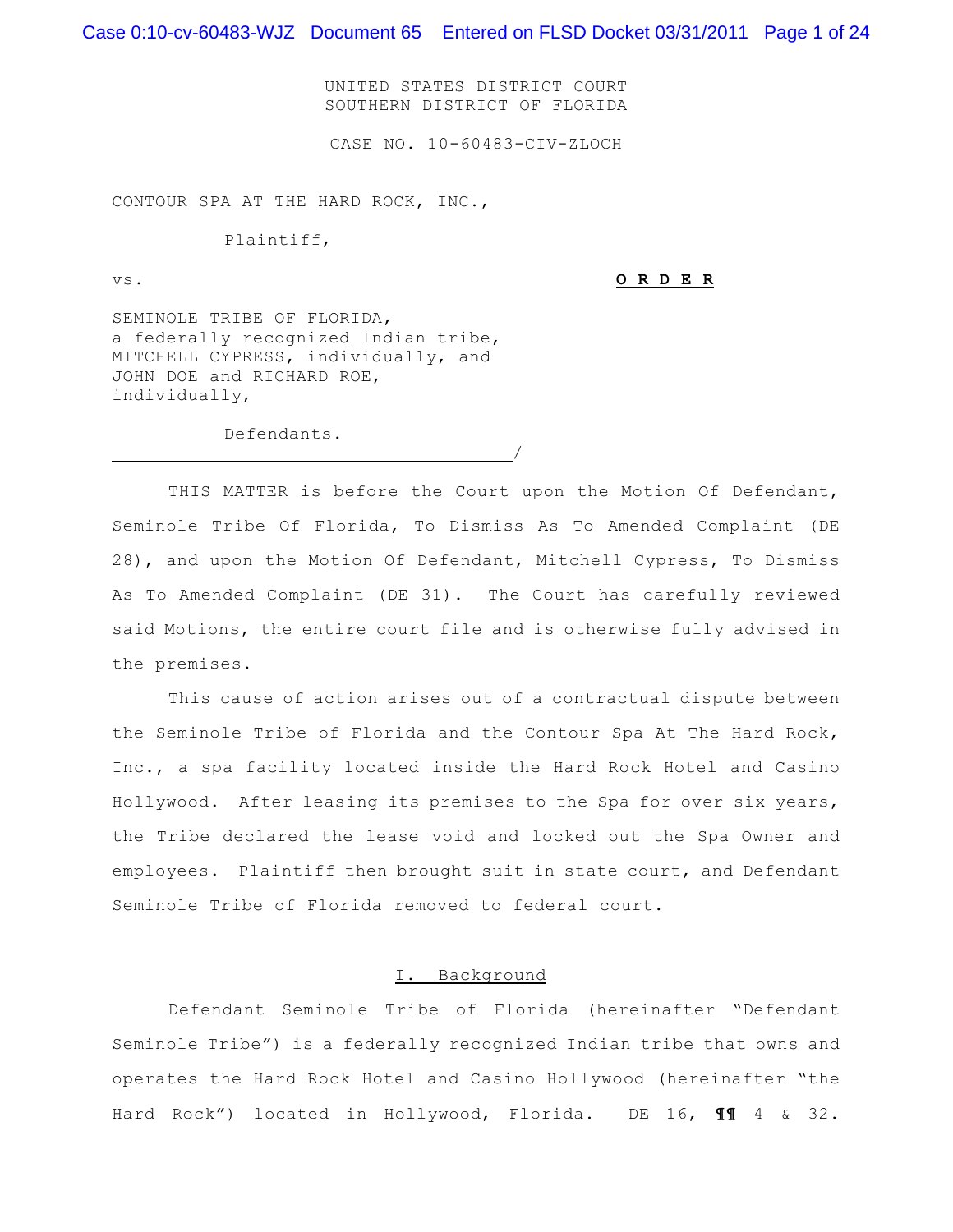### Case 0:10-cv-60483-WJZ Document 65 Entered on FLSD Docket 03/31/2011 Page 2 of 24

Defendant Mitchell Cypress is the Chairman of the Seminole Tribe of Florida. Id. at **¶** 5. Plaintiff Contour Spa at the Hard Rock, Inc. (hereinafter "Plaintiff" or "Contour Spa") is a Florida corporation that owned and operated a spa facility located inside the Hard Rock via a long term lease agreement (hereinafter "lease") with Defendant Seminole Tribe from July 18, 2003, until March 17, 2010. See DE 16, **¶¶** 32-76 and DE 31, p. 1.

Signed in November 2003, this lease called for an initial term of ten years followed by four renewal terms of five years each. DE 28, p. 2. By this lease, Defendant Seminole Tribe agreed to waive its sovereign immunity as to certain lawsuits that Plaintiff might bring. See DE 16-3, s. 22.29. However, the lease's validity was expressly conditioned upon the United States Secretary of the Interior approving the lease.<sup>1</sup> The contract assigned the Chairman of the Seminole Tribal Council, Mitchell Cypress, the duty of submitting an application for lease approval to the Interior Secretary. This much he did. But that application was never approved.

Nevertheless, in the lead-up to the Spa's construction and opening, Plaintiff alleges that Defendant Seminole Tribe made knowingly false oral and written assertions to Plaintiff that it had obtained secretarial approval. Plaintiff cites a letter from Defendant Seminole Tribe's Authorized Representative, Joseph Weinberg, dated November 26, 2003, in which Weinberg refers to the lease as "fully executed." See DE 16, **¶** 45. Further, Fanit Panofsky, the President and Owner of Plaintiff Spa, alleges in her affidavit that Weinberg told her at a meeting in March or April of 2004——prior to the Spa's opening——that the Tribe had obtained

 $1$  Section 22.30 of the Lease provides: "Approval. The above is all conditioned upon approval of this Lease by the Secretary of the Interior, or her authorized representative ("the Secretary").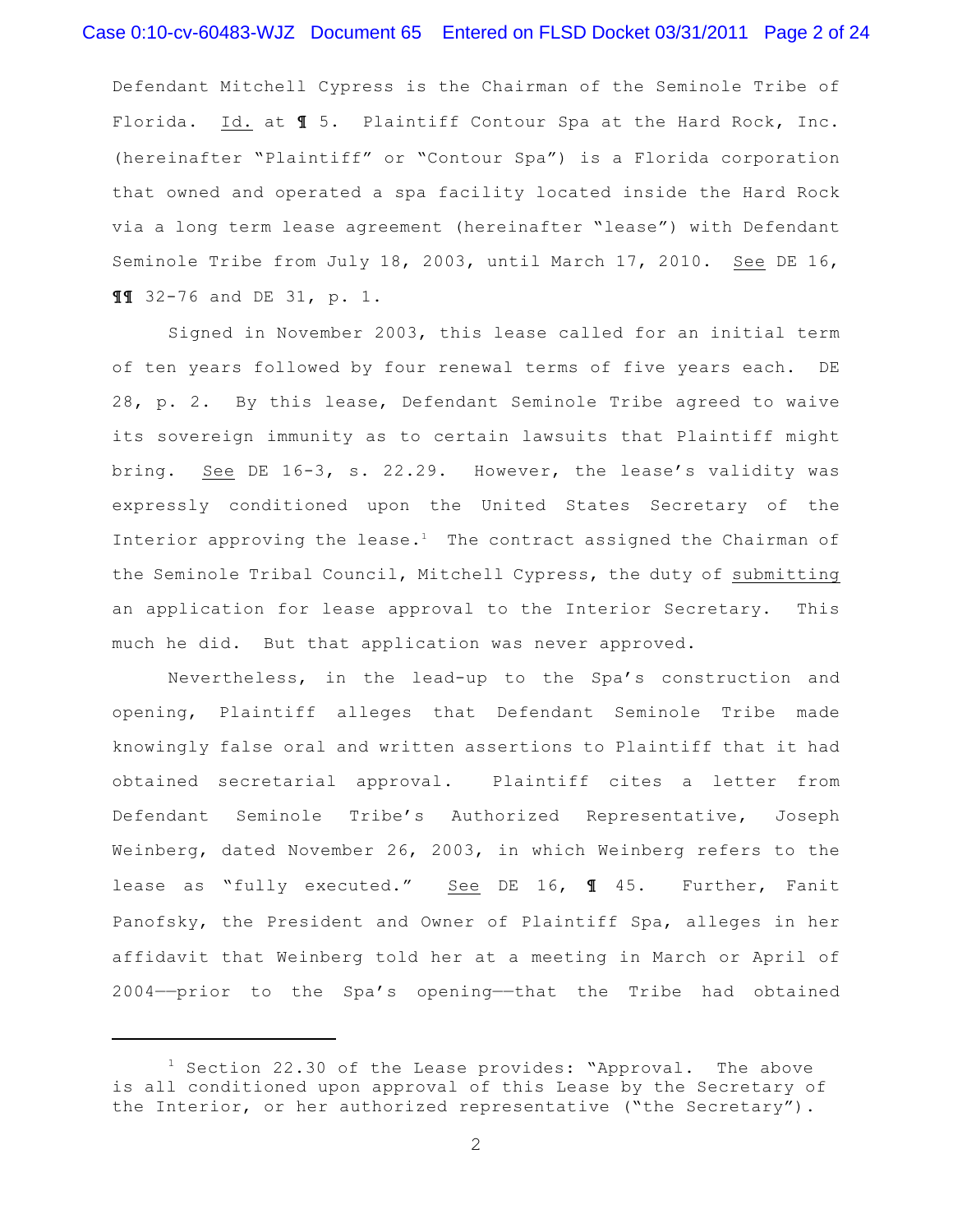# Case 0:10-cv-60483-WJZ Document 65 Entered on FLSD Docket 03/31/2011 Page 3 of 24

secretarial approval and that Plaintiff must open for business by May 17, 2004. See DE 16, **¶** 47. As Panofsky recalls it, Weinberg even added his kudos: "Girl, you are good to go. Mazeltov. Congratulations." Id. Thereafter, Plaintiff spent more than \$1.5 million designing and building its Spa. DE 16, **¶** 72. Plaintiff opened its Spa on May 17, 2004, and soon began generating large revenues. DE 16, **¶** 50.

Apparently, disputes arose beginning in 2005 regarding whether Hard Rock hotel guests could use the Spa free of charge. DE 16, **¶** 59. Plaintiff also alleges that Defendant Seminole Tribe offered to purchase the Spa, and was angered when Plaintiff rejected the offer. DE 16, **¶¶** 73-74. In any event, the watershed moment came at a meeting between the Parties on June 29, 2007, when Defendant disclosed to Plaintiff for the first time that it had never obtained secretarial approval of the lease. Plaintiff then wrote to the Interior Secretary to verify this claim. DE 16, **¶** 63. In October 2007, the Secretary confirmed that although Defendant Seminole Tribe had submitted an application, the Secretary had sent a reply letter to Defendant dated May 27, 2004 (ten days after the Spa opened), noting several deficiencies in Defendant's application and requesting that Defendant correct said deficiencies and re-submit its application. Id. Defendant Seminole Tribe never shared this letter with Plaintiff at any time. Id. Plaintiff then spent the ensuing two years repeatedly cajoling Defendant Seminole Tribe to re-submit its application, but to no avail. DE 16, **¶** 66.

On March 17, 2010, at approximately 10:00 p.m., Defendant Seminole Tribe's Counsel e-mailed a letter to Plaintiff informing it that Defendant had elected to permanently close Plaintiff's business since no valid lease existed. DE 16, **¶** 75. On March 18, 2010,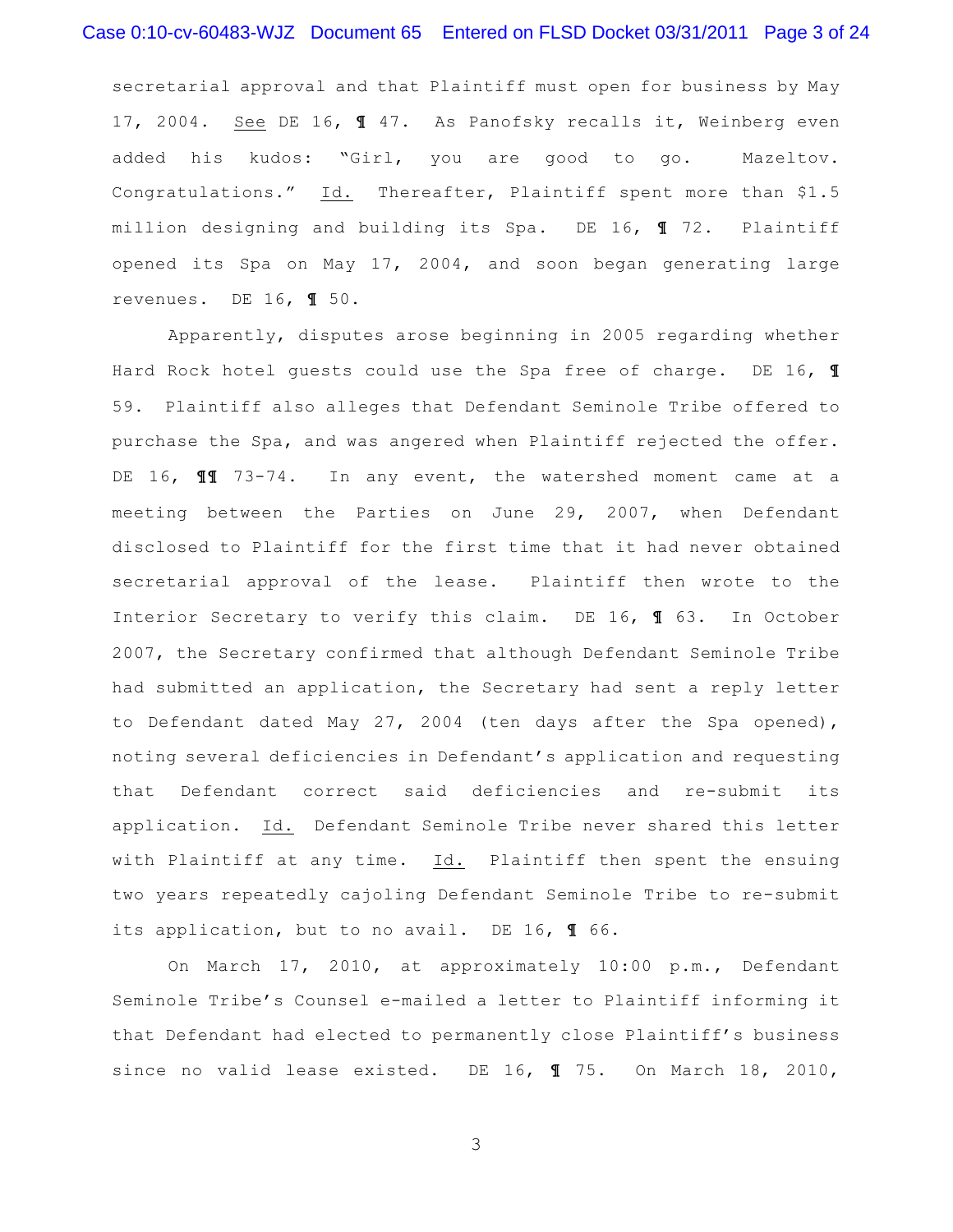Plaintiff's employees arrived for work at the Spa, only to find that Defendant Seminole Tribe had locked them out of their business and was using its security personnel to deny them any access to the premises, including the phones and computers. DE 16, **¶** 76. Plaintiff immediately filed suit in the Circuit Court of the Seventeenth Judicial Circuit of Florida seeking declaratory and injunctive relief. DE 16, **¶** 83. Defendant Seminole Tribe then removed to this Court on March 30, 2010, and Plaintiff amended its complaint naming Mitchell Cypress, John Doe, and Richard Roe as additional Defendants. See DE 16.

Plaintiff's Amended Complaint (DE 16) alleges two federal Counts and five state law Counts. Count I seeks declaratory, injunctive, and other relief against all Defendants under the Indian Civil Rights Act, 25 U.S.C. § 1301, et seq. Count II seeks declaratory, injunctive and other relief against all Defendants pursuant to the Indian Long Term Leasing Act, 25 U.S.C. § 415, and its accompanying regulations, 25 C.F.R. Parts 2 and 162. Counts III through and including VII seek damages against certain Defendants for various state law causes of action including Wrongful Eviction, Unlawful Entry, Fraud, Promissory Estoppel, and Unjust Enrichment.

By the instant Motions (DE 28 & DE 31), Defendants urge the Court to dismiss the above-styled cause for lack of subject matter jurisdiction under Federal Rule of Civil Procedure 12(b)(1) or for failure to state a claim upon which relief can be granted under Federal Rule of Civil Procedure 12(b)(6). First, Defendant Seminole Tribe of Florida argues that it is immune from this lawsuit by virtue of its sovereign status as a federally recognized Indian tribe, and that it never validly waived its sovereign immunity in the instant lease because the lease was never approved by the Interior Secretary. Further, Defendants assert that the Secretary's approval was a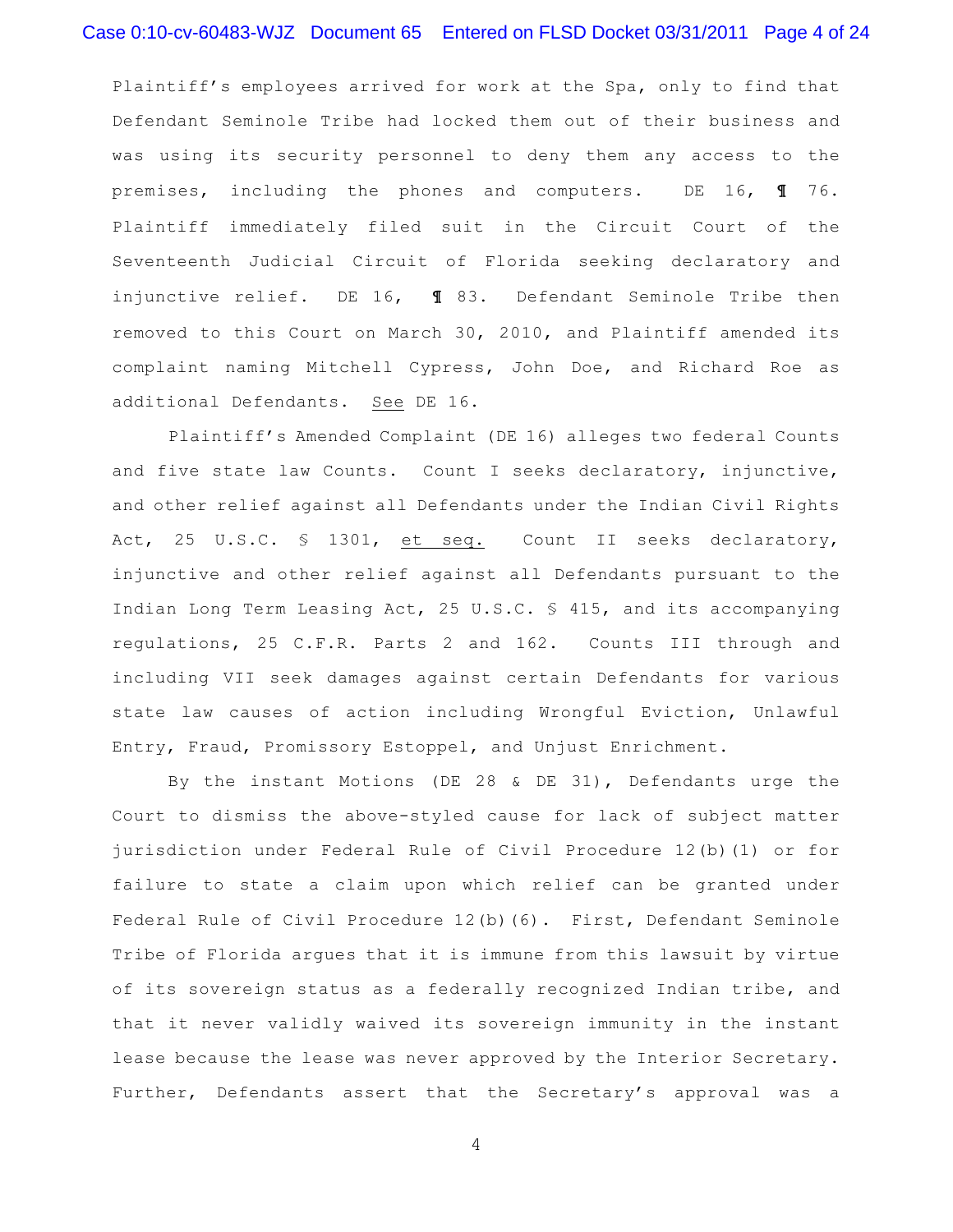condition precedent to the lease's validity and therefore, by its very terms, the lease was and is void ab initio.

In its Memorandum Of Law In Opposition To Motion Of Defendant, Seminole Tribe Of Florida, To Dismiss Amended Complaint (DE 32), Plaintiff concedes that the instant lease agreement was never approved by the Interior Secretary and that this approval was a condition precedent to the lease's validity. But Plaintiff argues, inter alia, that Defendant Seminole Tribe should be estopped from asserting its sovereign immunity because it represented to Plaintiff more than once that it had obtained the requisite Secretarial approval and that the lease was valid. See DE 32, p. 1.

Because the Court finds that Defendant Seminole Tribe never validly waived its sovereign immunity, the Court will grant Defendant Seminole Tribe's Motion To Dismiss (DE 28) for lack of subject matter jurisdiction under Fed. R. Civ. P. 12(b)(1). For the same reason, the Court will also grant Defendant Mitchell Cypress's Motion To Dismiss (DE 31) for lack of subject matter jurisdiction under Fed. R. Civ. P. 12(b)(1), or in the alternative, under Fed. R. Civ. P. 12(b)(6). The Court will also remand the remaining state law claims to state court for reasons more fully explained below.

#### II. Defendant Seminole Tribe's Motion To Dismiss

#### A. Sovereign Immunity

It is well settled that Indian tribes enjoy common-law immunity from suit in state and federal court by virtue of their status as a sovereign. Kiowa Tribe v. Manufacturing Technologies, Inc., 523 U.S. 751, 754 (1998) (citing United States v. U.S. Fidelity & Guaranty Co., 309 U.S. 506, 512 (1940)); Sanderlin v. Seminole Tribe Of Florida, 243 F. 3d 1282, 1285 (11th Cir. 2001). "Sovereign immunity is jurisdictional in nature." F.D.I.C. v. Meyer, 510 U.S. 471, 475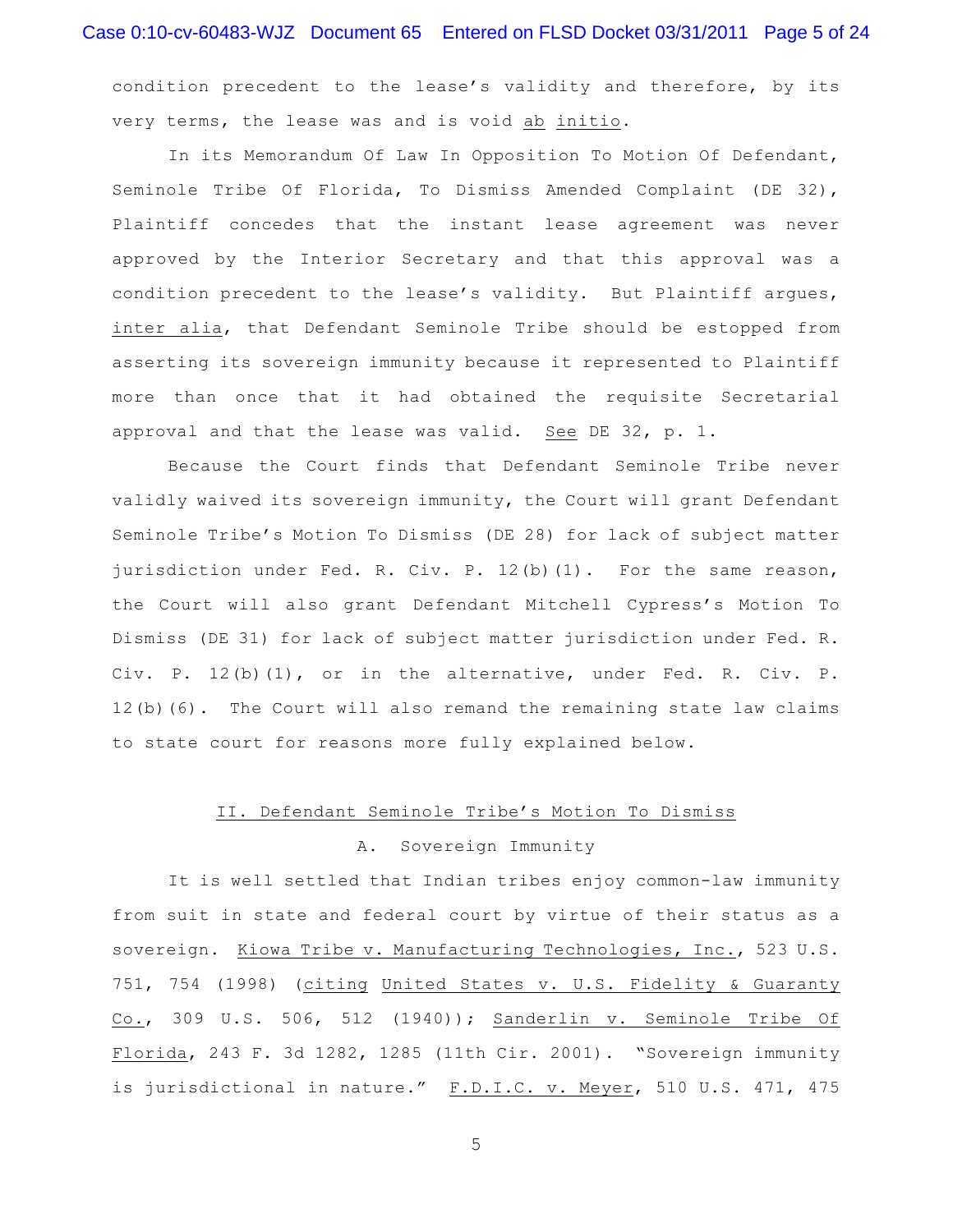### Case 0:10-cv-60483-WJZ Document 65 Entered on FLSD Docket 03/31/2011 Page 6 of 24

(1994). Under federal law, "an Indian tribe is subject to suit only where Congress has authorized the suit or the tribe has waived its immunity." Kiowa Tribe, 523 U.S. at 754. Waiver of sovereign immunity "cannot be implied but must be unequivocally expressed." Santa Clara Pueblo v. Martinez, 436 U.S. 49, 58 (1978) (quoting United States v. Testan, 424 U.S. 392, 399 (1976)).

It should be noted that tribal immunity is not perfectly analogous to either federal or state sovereign immunity. "[B]ecause of the peculiar 'quasi-sovereign' status of the Indian tribes, the Tribe's immunity is not congruent with that which the Federal Government, or the States, enjoy." Three Affiliated Tribes of the Fort Berthold Reservation v. Wold Eng'g, 476 U.S. 877, 890 (1986). In fact, this immunity is broader than that of the United States in at least one respect: tribal governments retain sovereign immunity even when they operate commercial enterprises, both on and off reservations. 2

When Indian tribes do enter the commercial realm, federal law requires that the United States Government approve certain contracts between Indian tribes and non-Indians. First, 25 U.S.C. § 81 provides that

> No agreement or contract with an Indian tribe that encumbers Indian lands for a period of 7 or more years shall be valid unless that agreement or contract bears the approval of the Secretary of Interior or a designee of the Secretary.

25 U.S.C. § 81(b). It is undisputed that 25 U.S.C. § 81 is applicable to the instant lease.

Secretarial approval is thus a condition precedent to the

 $2$  This immunity extends to "entities that are arms of the tribes" but apparently not to "tribally chartered corporations that are completely independent of the tribe." Cohen's Handbook of Federal Indian Law 7.05[1][a].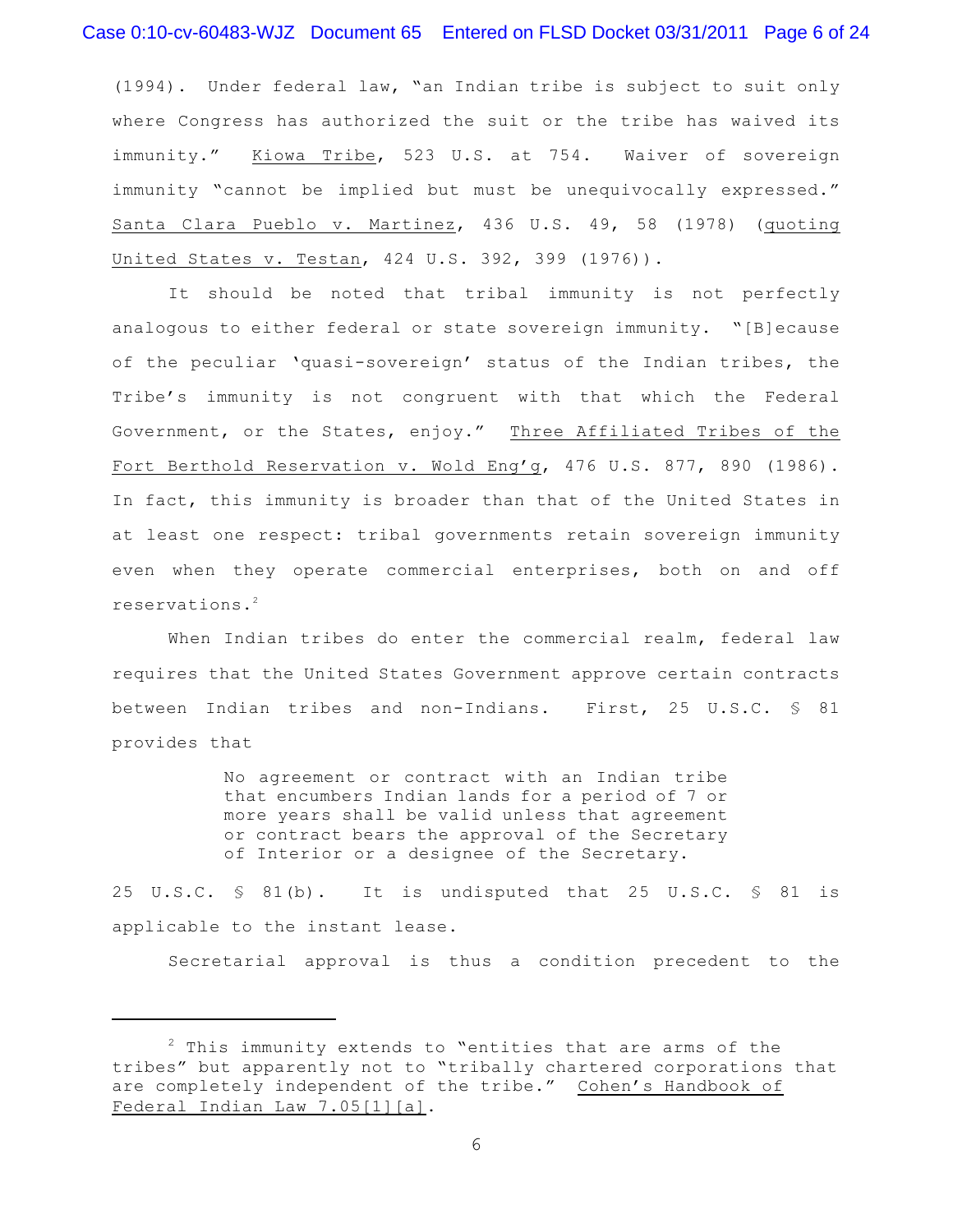validity of such a lease. Accordingly, a lease of restricted Indian lands that lacks secretarial approval is null and void ab initio. See e.g., A.K. Management Co. v. San Manuel Band of Mission Indians, 789 F. 2d 785, 788 (9th Cir. 1986); Barona Group of Capitan Grande Band of Mission Indians v. American Management & Amusement, Inc., 840 F. 2d 1394, 1403-1404 (9th Cir. 1987) (holding that whether a contract requires approval under section 81 is a question of law, absent ambiguity in the contract); Sangre de Cristo Development Company, Inc. v. United States, 932 F. 2d 891, 895 (10th Cir. 1991).

Second, the Indian Long Term Leasing Act, 25 U.S.C. § 415 and its accompanying regulations, 25 C.F.R. § 162, provide in relevant part that restricted Indian lands may only be leased with the approval of the United States Government. See 25 C.F.R.  $$162.610(a)$ (stating that both an Indian tribe's approval and the Secretary of the Interior's approval is needed for encumbrance of a Lease of restricted tribal land). In the instant case, it is undisputed that the Parties explicitly incorporated these regulations into the instant lease. See DE 16-3, s. 22.33.

Plaintiff concedes that its lease with Defendant Tribe was never approved by the Secretary and acknowledges that this approval was a necessary prerequisite to the lease's validity, and by extension, to a valid waiver of the Tribe's sovereign immunity. However, Plaintiff offers several theories under which it argues the Court should still find that Defendant Seminole Tribe waived its immunity. The Court will address each of these theories in turn.

# B. Plaintiff's Arguments Against Sovereign Immunity

### 1. Equitable Estoppel

First and most crucially, Plaintiff argues that Defendants should be estopped from asserting the lease's lack of secretarial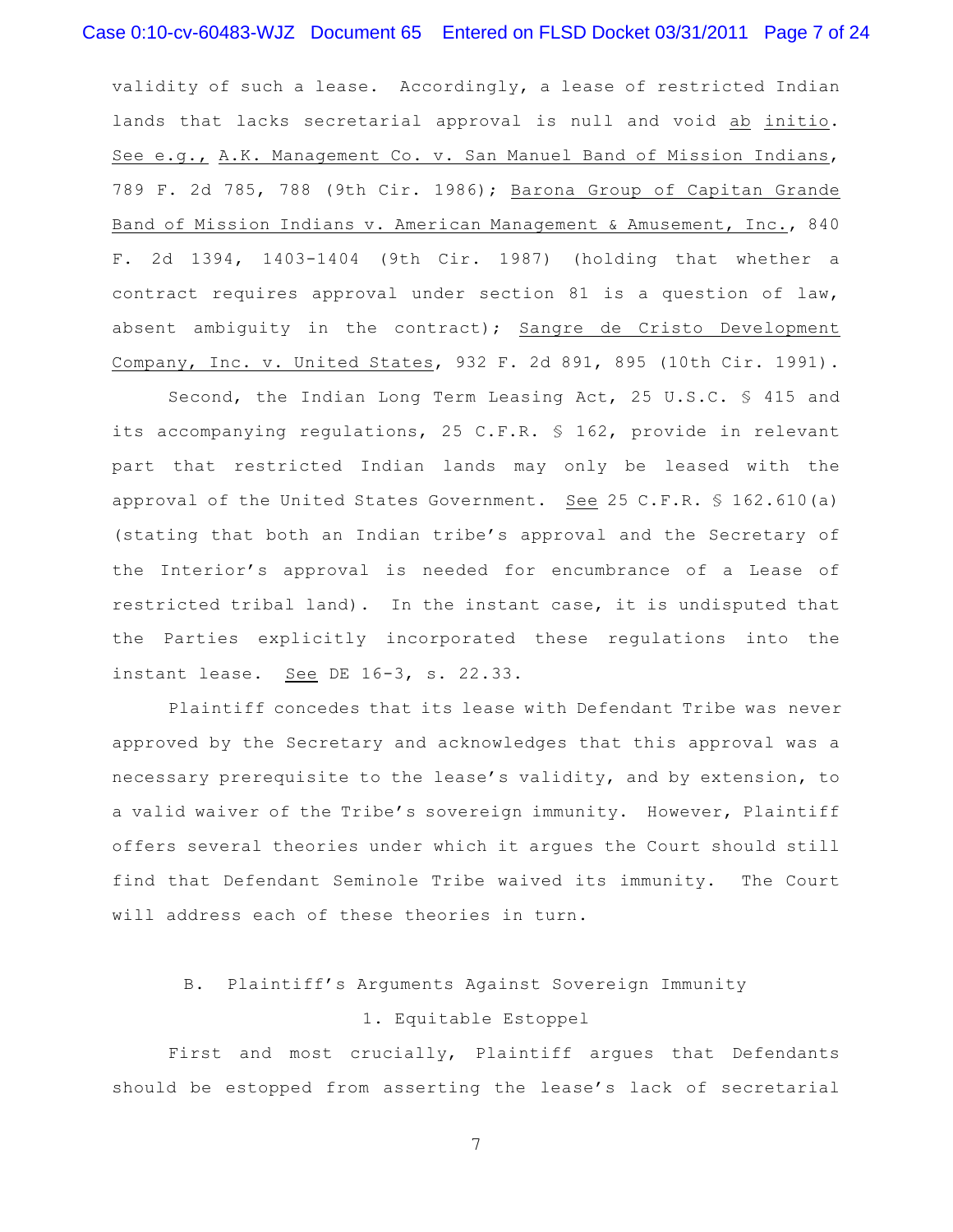# Case 0:10-cv-60483-WJZ Document 65 Entered on FLSD Docket 03/31/2011 Page 8 of 24

approval because Defendant Seminole Tribe made oral and written assertions to Plaintiff that it had obtained secretarial approval prior to the Spa's opening. Even assuming Defendant Seminole Tribe made these assertions, it is unlikely that equitable contract principles apply to agreements that are subject to 25 U.S.C. § 81. The Ninth and Tenth Circuit Courts of Appeals have both so held.

In A.K. Management Company v. San Manuel Band Of Mission Indians, 789 F. 2d at 786, a non-Indian Corporation entered into a contract with an Indian tribe to operate bingo on the Tribe's reservation. Later, disagreements arose between the parties and the Tribe refused to seek the Bureau of Indian Affairs' (BIA)<sup>3</sup> approval of their agreement. The Corporation then filed suit. The district court ruled that the bingo agreement was null and void under Section 81 and therefore dismissed the complaint pursuant to Fed. R. Civ. P. 12(b)(6). On appeal, appellant Corporation argued that the Tribe's refusal to seek secretarial approval violated an implied covenant of good faith and fair dealing. However, the Ninth Circuit held that since the agreement was void, general contract principles did not apply and therefore the Tribe was not obligated to seek BIA approval. Id. at 789.

On similar facts, the Tenth Circuit relied in part on A.K. Management in rejecting a non-Indian corporation's estoppel claim, even where the corporation alleged "particularly egregious conduct" by the Tribe. See U.S. ex rel. Citizen Band Potawatomi Indian Tribe Of Oklahoma v. Enterprise Management Consultants, Inc., 883 F. 2d 886, 890 (10th Cir. 1989). Thus, both the Ninth and Tenth Circuits have rejected equitable arguments as inapplicable to such contracts.

 $3$  The BIA is a part of the Department of the Interior and has the authority, through the Secretary, to approve leases involving certain Indian lands.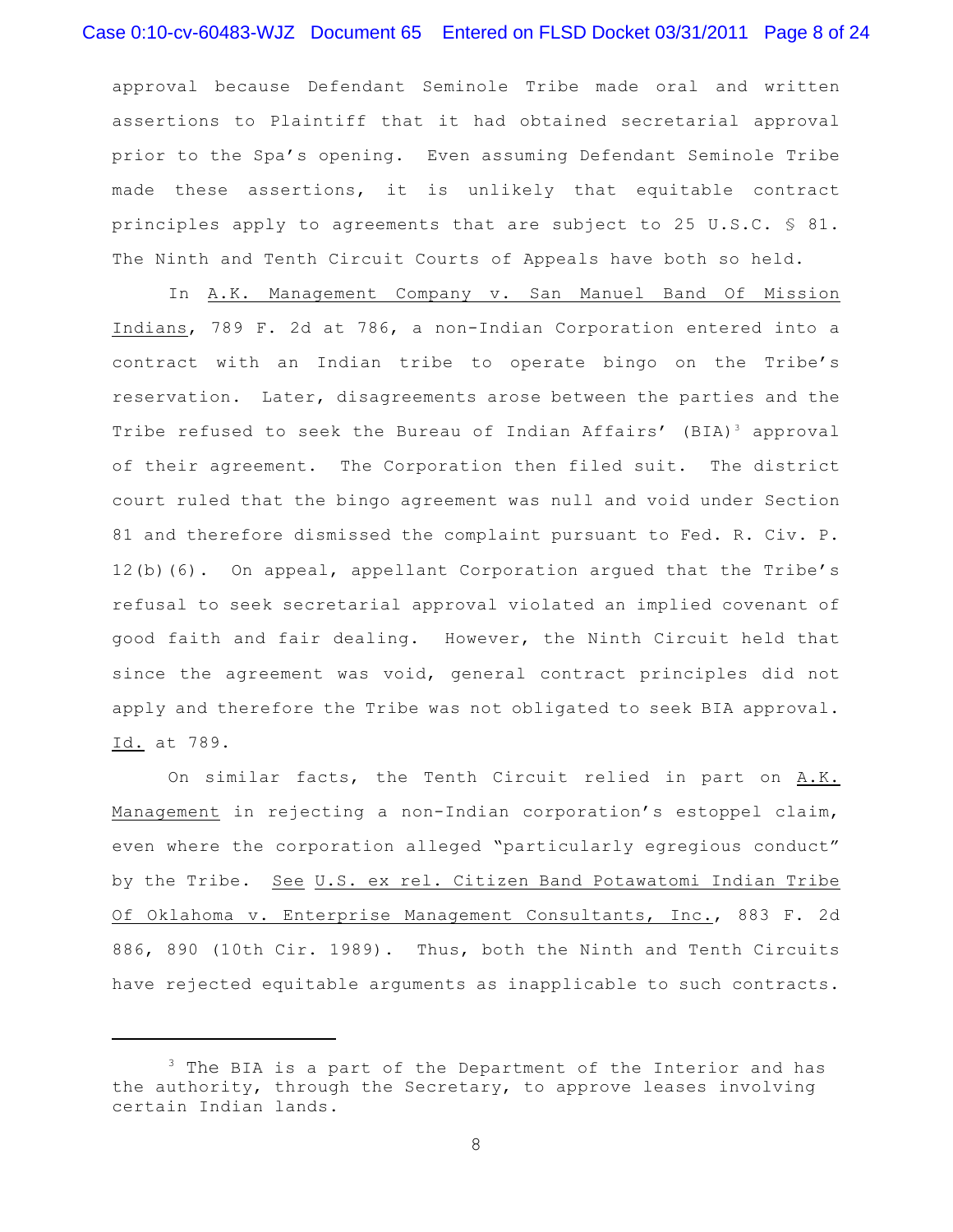# Case 0:10-cv-60483-WJZ Document 65 Entered on FLSD Docket 03/31/2011 Page 9 of 24

Even Plaintiff acknowledges that "courts have generally rejected estoppel arguments in regard to BIA approval." DE 32, p. 14. For this reason, the Court also rejects Plaintiff's laches claim.

Nevertheless, Plaintiff pins its last best hope on Wisconsin Winnebago Business Committee v. Koberstein, 762 F. 2d 613 (7th Cir. 1985), as demonstrating that equitable contract principles may in fact apply to agreements subject to Section 81. However, in Wisconsin Winnebago, the Seventh Circuit never reached the applicability issue because it found that appellant Corporation had not made out a prima facie case of estoppel. Id. at 620.

Even if equitable contract principles do apply to such contracts, Plaintiff has not pleaded a prima facie case of estoppel here. In order to state a claim for estoppel, the party claiming estoppel must show (1) another person made a definite misrepresentation of fact to the party, (2) the party reasonably relied on that representation, and (3) the party reasonably relied on the misrepresentation in changing his position for the worse. Heckler v. Community Health Services Of Crawford County, Inc., 467 U.S. 51, 59 (1984) (citing Restatement (Second) of Torts 894(1) (1979)). In the case sub judice, assuming the facts in the light most favorable to Plaintiff, Plaintiff has established that (1) Defendant Seminole Tribe misrepresented that it had obtained secretarial approval, (2) Defendant Seminole Tribe expected Plaintiff to rely upon this misrepresentation, and (3) Plaintiff relied upon this misrepresentation to spend over \$1.5 million to construct its Spa. However, the Court's inquiry does not end here.

Importantly, when a party relies on another party's misrepresentation, "that reliance must have been reasonable in that the party claiming the estoppel did not know nor should it have known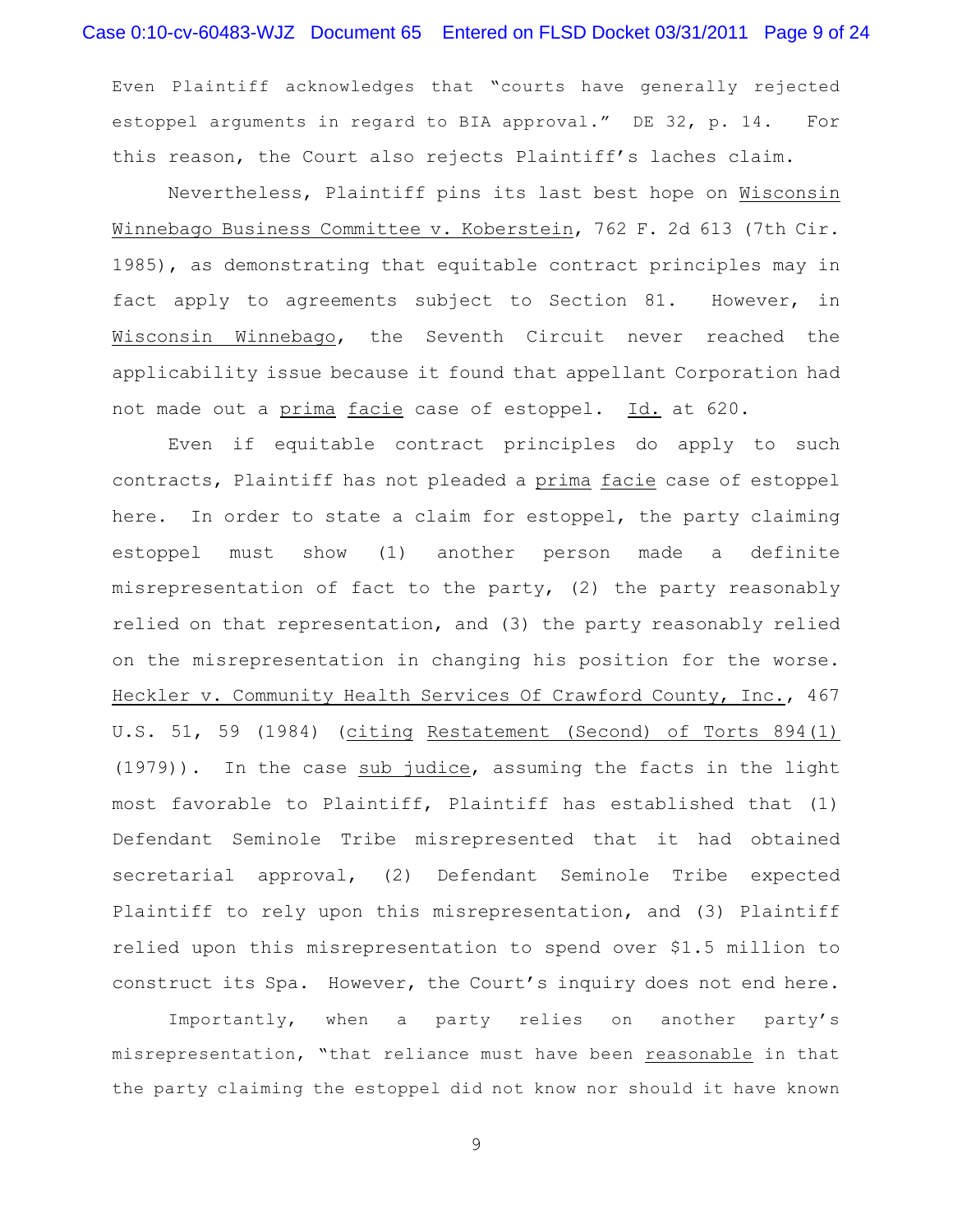### Case 0:10-cv-60483-WJZ Document 65 Entered on FLSD Docket 03/31/2011 Page 10 of 24

that its adversary's conduct was misleading." Heckler, 467 U.S. at 59 (emphasis added). Such reliance is not reasonable if the person induced to act had access to the truth:

> If, at the time he acted, such party had knowledge of the truth, or had the means by which with reasonable diligence he could acquire the knowledge so that it would be negligence on his part to remain ignorant by not using those means, he cannot claim to have been misled by relying upon the representation or concealment.

Id. (emphasis added).

Plaintiff did not reasonably rely on Defendant's misrepresentation because it could have discovered that the lease had not been approved by contacting the Secretary of the Interior, or even by asking Defendant for some proof of the Secretary's approval. Indeed, when Plaintiff finally did write the Interior Secretary in 2007, it soon received a return letter confirming Plaintiff's dreaded state of affairs. In short, Plaintiff did not exercise reasonable diligence to discover the truth, and thus negligently remained ignorant of it. See id. Therefore, the Court finds that even if equitable contract principles apply to the instant case, Plaintiff has failed to show that its reliance on Defendant's misrepresentations was reasonable, and thus failed to set forth a prima facie case of estoppel.

#### 2. Waiver of Sovereign Immunity by Removal

Next, Plaintiff argues that Defendant Seminole Tribe waived its sovereign immunity by voluntarily removing the above-styled cause to federal court. The Eleventh Circuit has not addressed this rather novel argument. And Plaintiff concedes that the law is far from settled in this area. DE 32, p. 10. In fact, Plaintiff can point to only one case adopting its reasoning. In State of New York v. The Shinnecock Indian Nation, 523 F. Supp. 2d 185 (E.D.N.Y. 2007), the district court found that the Shinnecock Tribe waived its sovereign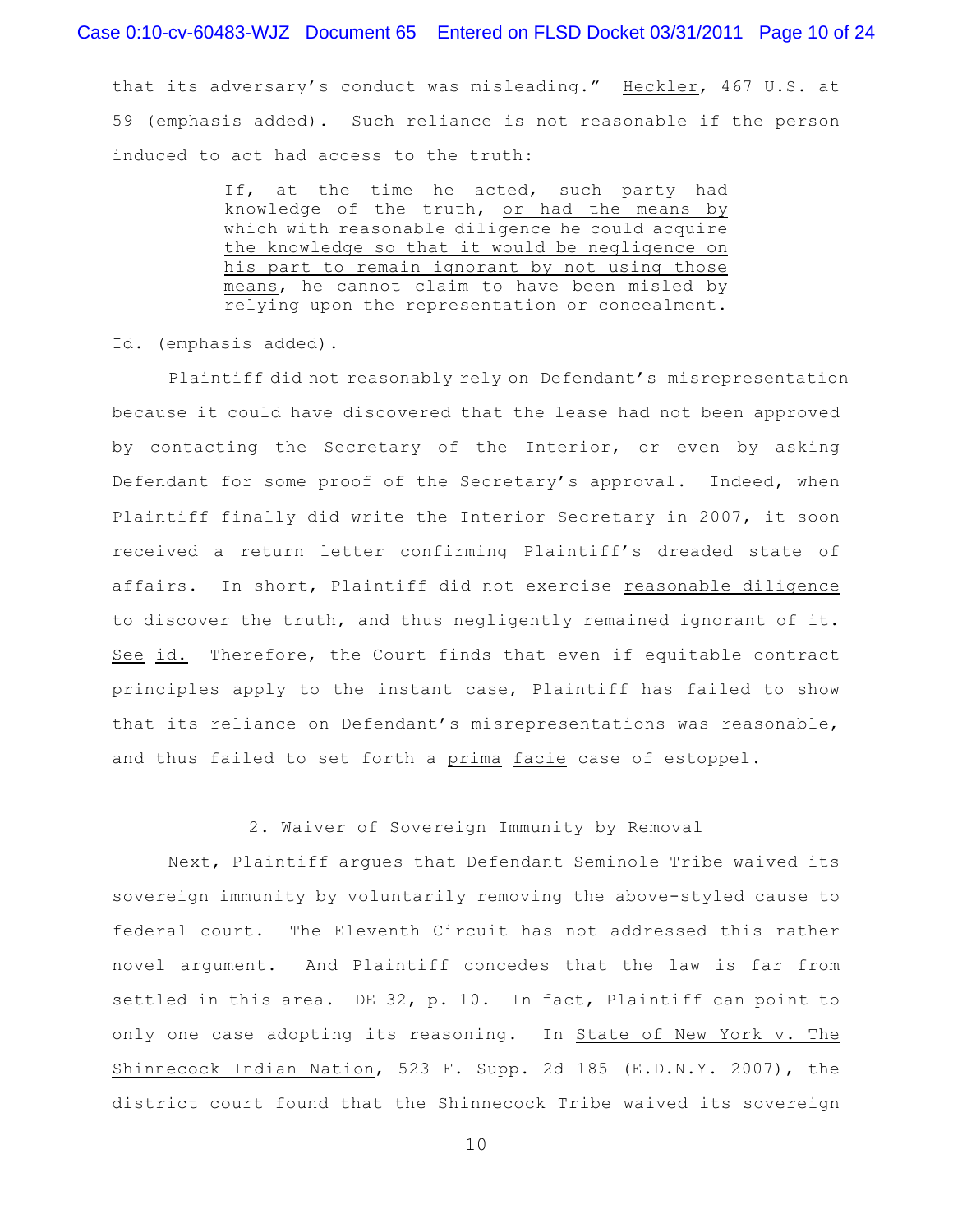# Case 0:10-cv-60483-WJZ Document 65 Entered on FLSD Docket 03/31/2011 Page 11 of 24

immunity by removing a state court action to federal court. The court reached this result by extending the Supreme Court's decision in Lapides v. Board of Regents of the University System of Geogia, et al., 535 U.S. 613 (2002), to Indian tribes. In Lapides, the Court held that Georgia's removal of a state law cause of action to federal court constituted waiver of its Eleventh Amendment immunity.

However, the Court finds that Shinnecock likely overstretched Lapides by applying it to Indian tribes. Perhaps that is why Shinnecock is apparently the only federal court to have vitiated tribal immunity on the basis of removal. And indeed, as Plaintiff acknowledges, at least one other district court has reached the opposite conclusion. See Ingrassia v. Chicken Ranch Bingo and Casino, 676 F. Supp. 2d 953, 961 (E.D. Cal. 2009). The Ingrassia Court noted that "the case law is not absolutely clear whether tribal sovereign immunity is more like immunity enjoyed by the states or by foreign sovereigns in the circumstance of removal." Id. And it also observed that several district courts have applied tribal immunity after removal without even addressing the issue. Id. These factors led the Ingrassia Court to conclude that removal to federal court does not waive tribal immunity. Id. Likewise, these reasons lead the Court to decline to follow the reasoning of Shinnecock and instead follow Ingrassia in holding that Defendant Seminole Tribe's removal to federal court did not waive its tribal immunity.

### 3. Subject Matter Jurisdiction Intertwined With Merits

Next, Plaintiff also urges that dismissal of its complaint would be premature because it contends the issue of subject matter jurisdiction is "inextricably intertwined" with the merits of its suit. See e.g., Lawrence v. Dunbar, 919 F.2d 1525 (11th Cir. 1990); Eaton v. Dorcester Development, Inc., 692 F. 2d 727 (11th Cir. 1982). This argument fails, however, because the Court's lack of subject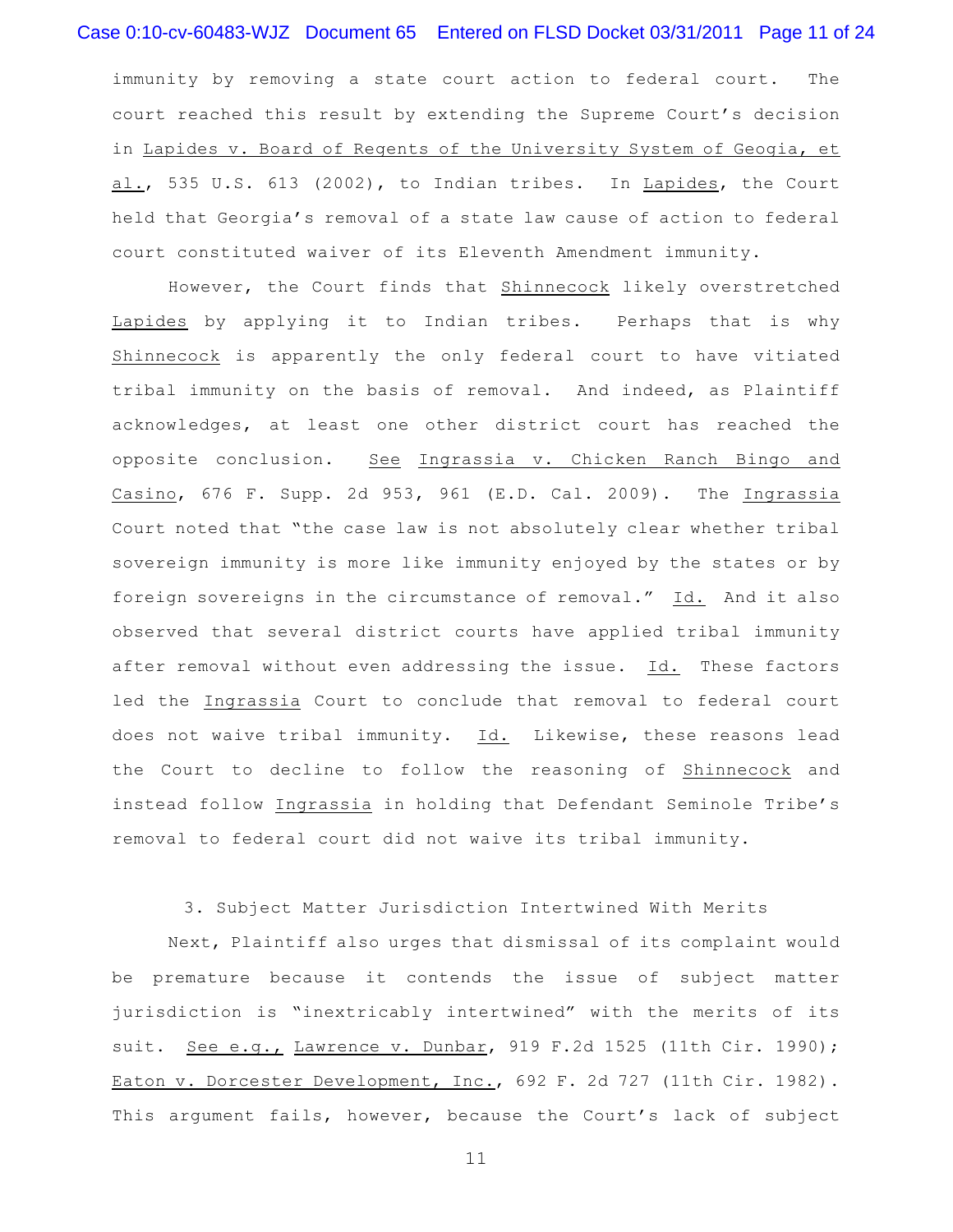# Case 0:10-cv-60483-WJZ Document 65 Entered on FLSD Docket 03/31/2011 Page 12 of 24

matter jurisdiction is evident from the face of Plaintiff's Complaint (DE 16). As discussed above, the instant lease was null and void ab initio as a matter of law, and Plaintiff's estoppel claim is unavailing. Therefore, the Court finds this argument is without merit. Having addressed Plaintiff's objections to Defendant Seminole Tribe's sovereign immunity, the Court turns to Plaintiff's alleged causes of action.

#### C. Count I - Indian Civil Rights Act

In Count I, Plaintiff argues that even if Defendant Seminole Tribe's waiver of sovereign immunity was ineffective, this does not bar Plaintiff's claim for violation of the Indian Civil Rights Act (ICRA), 25 U.S.C. § 1301, et seq. The ICRA was enacted in 1968 to "insure that the American Indian is afforded the broad constitutional rights secured to other Americans" and to "protect individual Indians from arbitrary and unjust actions of tribal governments." Santa Clara, 436 U.S. at 72-73 (White, J., dissenting) (quoting S. Rep. No. 841, 90th Cong., 1st Sess., 6 (1967)). Plaintiff has alleged violations of Sections 1302(a)(5) and 1302(a)(8) which respectively provide: "No Indian tribe in exercising powers of self-government shall...(5) take any private property for a public use without just compensation;...(8) deny to any person within its jurisdiction the equal protection of its law or deprive any person of liberty or property without due process of law." The ICRA does not provide for an express cause of action to enforce its provisions.

Even so, Plaintiff urges the Court to allow it to bring an implied cause of action under the ICRA pursuant to the Tenth Circuit's holding in Dry Creek Lodge v. Arapahoe and Shoshone Tribes, 623 F. 2d 682 (10th Cir. 1980). In Dry Creek, the plaintiffs were non-Indians who owned a tract of land on the Reservation of the Shoshone and Arapahoe Indians in Wyoming. Id. at 683-684. After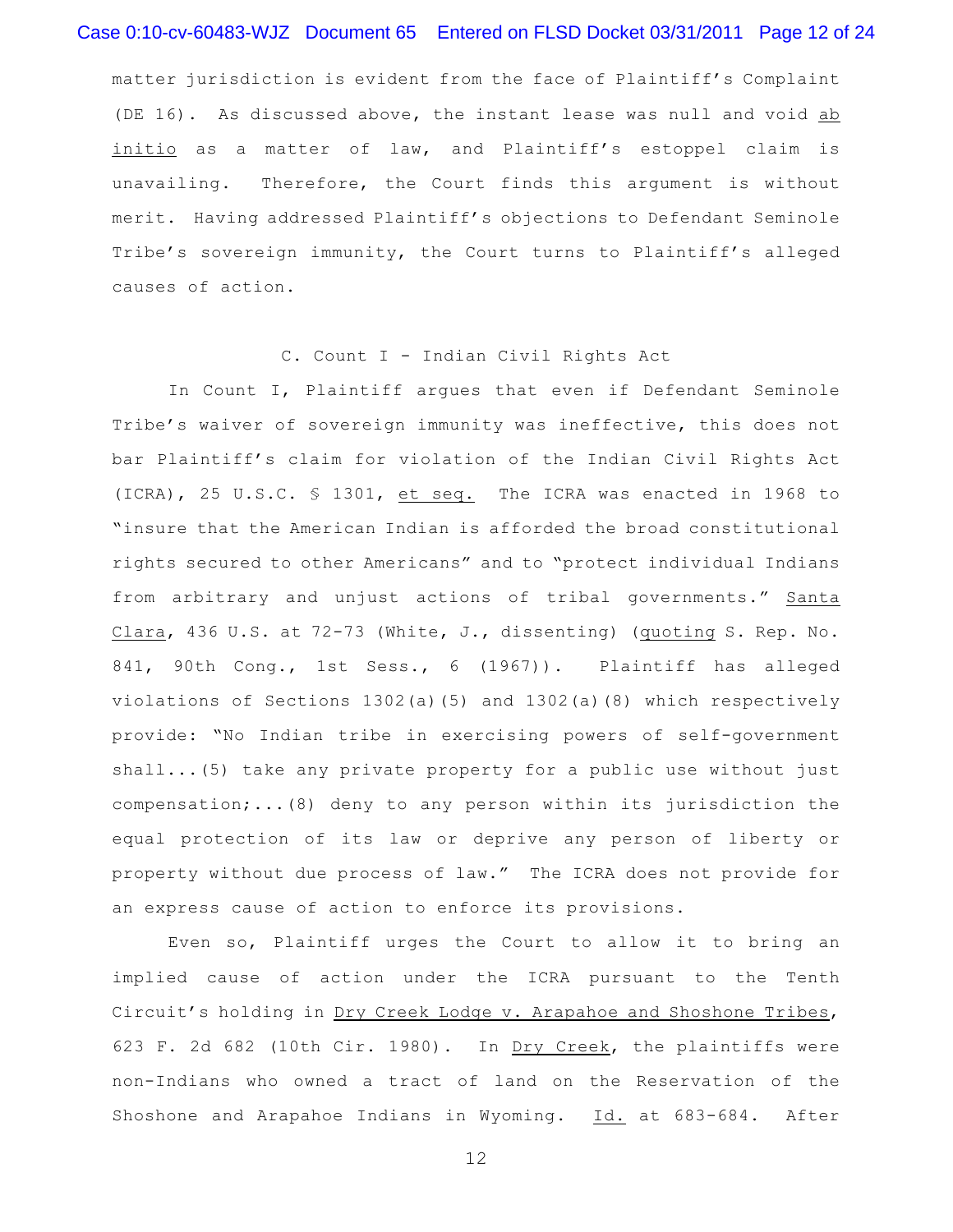# Case 0:10-cv-60483-WJZ Document 65 Entered on FLSD Docket 03/31/2011 Page 13 of 24

obtaining a construction license from the Tribes, plaintiffs built a guest lodge for their hunting clientele. Id. at 684. But the day after they opened their lodge for business, the Tribes barricaded the access road that led from plaintiffs' lodge to the main highway because that road crossed the land of a tribal family who objected to plaintiffs' use of it. Id. The plaintiffs sought relief from the Tribes' Business Council which purported to act as an executive, legislative, and judicial body. But the Tribes denied plaintiffs any opportunity to present their claim. Instead, the Tribes advised both the plaintiffs, and the objecting Indian family, to resolve their differences by exercising "self-help." Thereafter, the plaintiffs sued in federal court alleging, among other things, that the defendant Tribes had violated their due process and equal protection rights under the ICRA.

While this litigation was ongoing, the United States Supreme Court decided the case of Santa Clara Pueblo v. Martinez, 436 U.S. 49 (1978). At issue in Santa Clara was a tribal ordinance preventing children born to mixed marriages (one Santa Claran, one non-Santa Claran) from joining the Tribe and enjoying associated rights such as the right to vote in tribal elections and the right to hold tribal office. Id. at 52-53. Julia Martinez, a Santa Claran who had married a non-Santa Claran, and her daughter brought a class-action suit alleging the ordinance violated the equal protection guarantee of the ICRA. Id. at 53-54. Following a full trial, the district court found that although 28 U.S.C. § 1343(4) provided a jurisdictional basis for plaintiffs' of action under Title I of the ICRA, plaintiffs were unable to prove an equal protection violation on the merits. Id. The Tenth Circuit agreed that § 1343 provided a cause of action, but reversed on the merits because it held that the ordinance did violate the equal protection provision of ICRA. Id. at  $54 - 55.$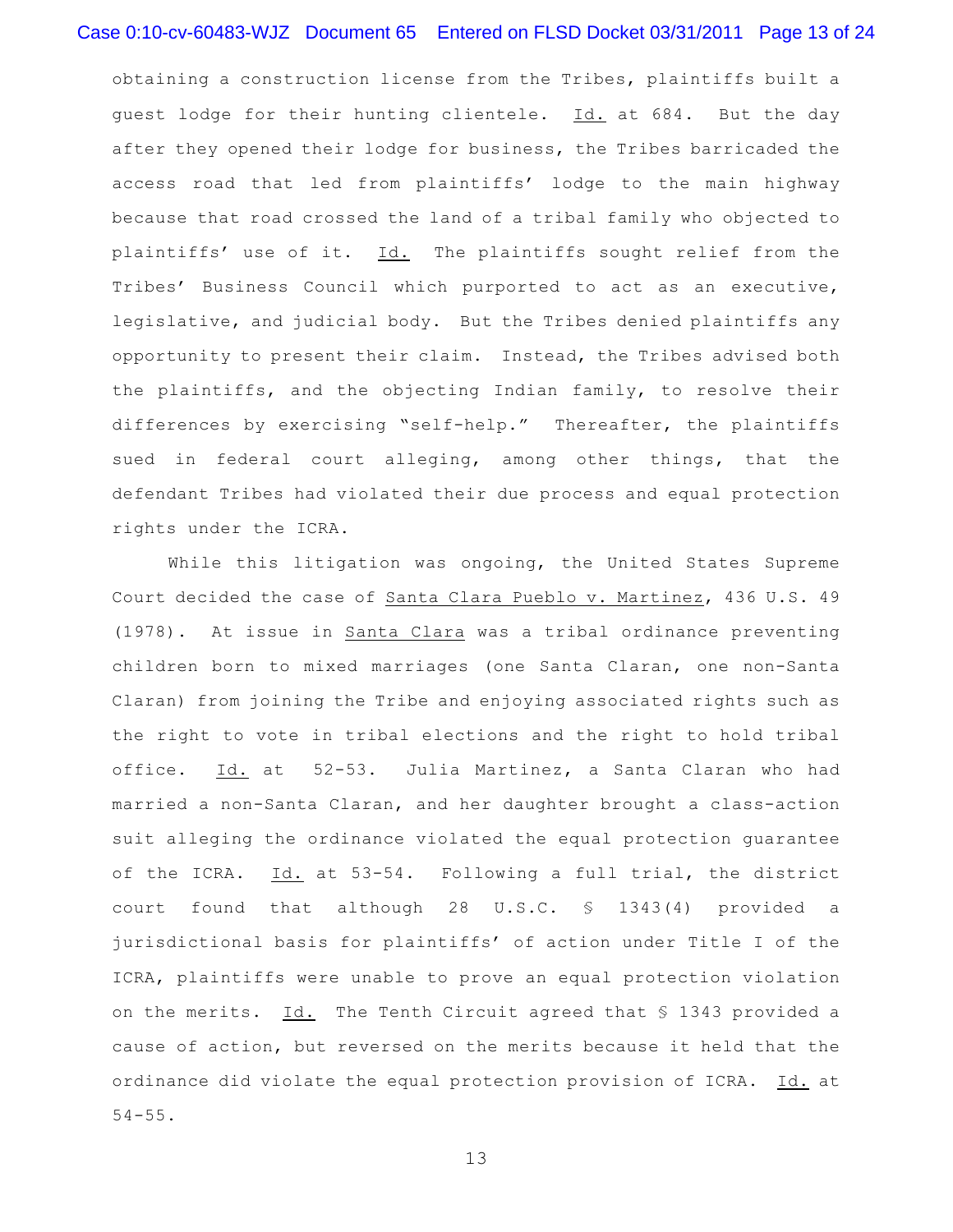# Case 0:10-cv-60483-WJZ Document 65 Entered on FLSD Docket 03/31/2011 Page 14 of 24

The Supreme Court reversed. Writing for the majority, Justice Marshall held that the ICRA does not expressly or impliedly authorize a cause of action for declaratory or injunctive relief against Indian tribes or tribal officers. Id. at 72. While acknowledging that the Court frequently infers a federal cause of action to enforce civil rights, Justice Marshall placed great emphasis on protecting tribal sovereignty in cases of intra-tribal disputes. Id. at 59-60. Justice White penned a vociferous dissent arguing that the majority opinion ignored precedent which generally allowed implied causes of actions for civil rights violations under the U.S. Constitution. Id. at 73-83.

Santa Clara was binding law by the time the Dry Creek plaintiffs' appeal reached the Tenth Circuit for the second time. Nevertheless, the Tenth Circuit declined to apply it. The Tenth Circuit distinguished Santa Clara as relying heavily on two factors: (1) the tribal court relief available to the Santa Clara plaintiffs; and (2) the "intratribal nature of the problem sought to be resolved." Dry Creek, 623 F. 2d at 685. By contrast, the Tenth Circuit held that the Dry Creek plaintiffs had "no remedy within the tribal machinery," nor did they have any remedy in state or federal court. Finding that there had to be a forum where the dispute could be settled, the Tenth Circuit reversed the district court's order dismissing the plaintiffs' complaint, and remanded for a new trial on the issue of damages. Id. Thus, the Tenth Circuit created an exception to Santa Clara whereby ICRA does impliedly authorize a cause of action against an Indian tribe under certain circumstances. Those circumstances are: (1) involvement of a non-Indian in the action; (2) the alleged deprivation of an individual's real property interests; (3) an attempt by the plaintiff to seek a remedy within the tribal system; and (4) the absence of an adequate tribal remedy. Id.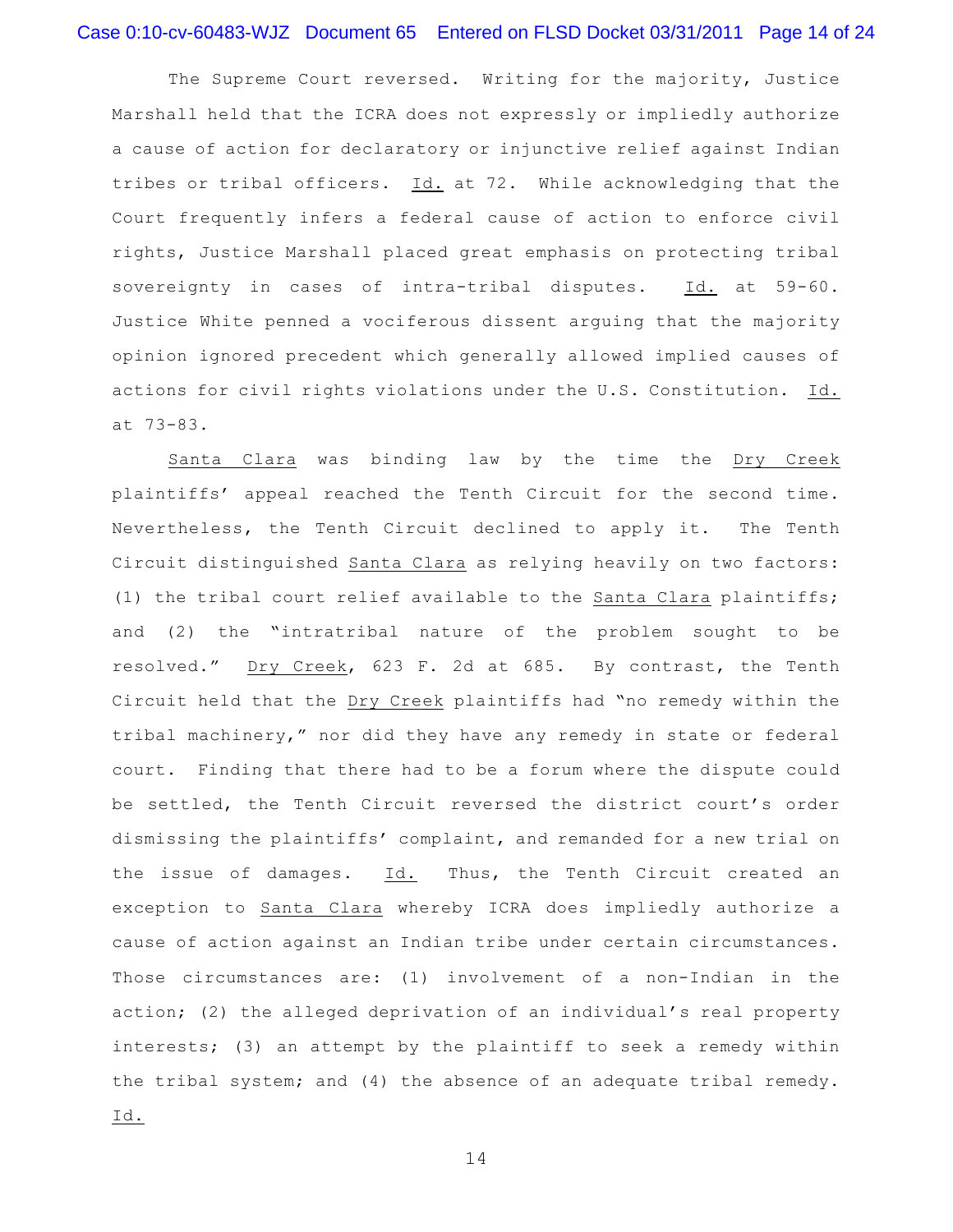# Case 0:10-cv-60483-WJZ Document 65 Entered on FLSD Docket 03/31/2011 Page 15 of 24

Plaintiff Contour Spa argues that it meets these criteria and thus urges the Court to apply the Dry Creek exception to the instant case. The Court agrees that Plaintiff meets the first two criteria. But the Court finds that Plaintiff does not meet the third criterion because Plaintiff never sought a remedy within the Seminole Tribal Council following Defendant's termination of the lease.

As to the fourth criterion, Plaintiff argues that Defendant Seminole Tribe has never established a judicial system, despite the fact that its own Constitution and bylaws provide for one. DE 32, p. 3-4; DE 28, Ex. A. Plaintiff also asserts that Defendant's Tribal Council, which purports to exercise both legislative and adjudicatory functions, is not a competent adjudicatory forum. DE 32, p. 4; DE 28, p. 4. In response, Defendant Seminole Tribe argues that the Supreme Court has recognized the competency of similar tribal forums. See e.g., White v. Pueblo of San Juan, 728 F. 2d 1307, 1312-1313 (10th Cir. 1984).

The Eleventh Circuit has stated in dicta that the lack of an adequate tribal forum does not necessarily waive tribal immunity and confer jurisdiction on federal courts. See State of Florida v. Seminole Tribe v. Florida, 181 F. 3d 1237, 1243-44 (11th Cir. 1999) ("...[I]t is far from clear that 'tribal [sovereign] immunity [must give way to] federal jurisdiction when no other forum is available for the resolution of claims."). The Eleventh Circuit also considered it relevant that the plaintiff there could bring an action in state court. Id. By extension, even if the Seminole Tribal Council is not an adequate forum, this alone is not controlling. In addition, Plaintiff asserts that it has a remedy under Florida statutes.

Therefore, after balancing the Dry Creek criteria, the Court declines to apply the Dry Creek exception. The Court reaches this finding in part because the Tenth Circuit has subsequently narrowed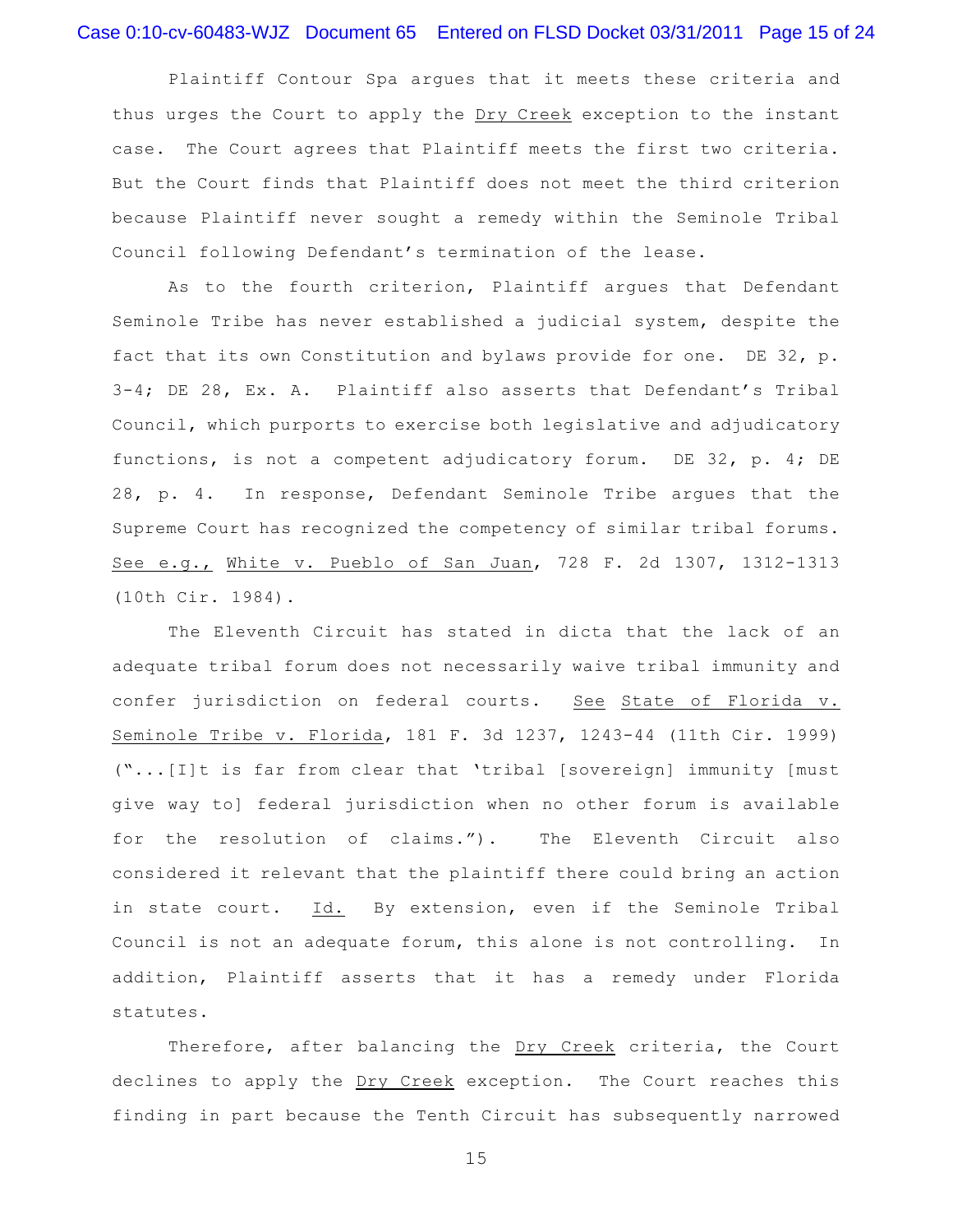### Case 0:10-cv-60483-WJZ Document 65 Entered on FLSD Docket 03/31/2011 Page 16 of 24

the Dry Creek exception. See Ramey Construction Company, Inc. v. Apache Tribe Of The Mescalero Reservation, 673 F. 2d 315, 319 (10th Cir. 1982) (distinguishing Dry Creek as involving "particularly egregious allegations of personal restraint and deprivation of personal rights"); White v. Pueblo of San Juan, 728 F. 2d 1307 (10th Cir. 1984); Walton v. Tesuque Pueblo, 443 F. 3d 1274, 1278-79 (10th Cir. 2006); Ordinance 59 Assc'n v. U.S. Dept. of Interior Secretary, 163 F. 3d 1150, 1158-59 (10th Cir. 1998); Olguin v. Lucero, 87 F. 3d 401, 404 (10th Cir. 1996); Nero v. Cherokee Nation of Oklahoma, 892 F. 2d 1457, 1460 (10th Cir. 1989). As the Tenth Circuit stated in White v. Pueblo of San Juan, respect for the supremacy of the Supreme Court's decision in Santa Clara obligates lower federal courts to narrowly interpret the Dry Creek exception. 728 F. 2d at 1313.

However, the Court pauses to emphasize that its finding in this case is not intended to further narrow the Dry Creek exception, nor is it intended to extend the reach of the Santa Clara decision. Without expressing any opinion on the merits of the instant case, the Court notes that a majority of the Supreme Court has suggested "[t]here are reasons to doubt the wisdom of perpetuating tribal sovereign immunity...at least as an overarching rule." Kiowa Tribe v. Manufacturing Technologies, Inc., 523 U.S. 751, 758 (1998). As the Court put it:

> In our interdependent and mobile society, however, tribal immunity extends beyond what is needed to safeguard tribal self-governance. This is evident when the Tribes take part in the Nation's commerce. Tribal enterprises now include ski resorts, gambling, and sales of cigarettes to non-Indians.

Id. The Kiowa Court ultimately declined to confine tribal immunity to on-reservation activity or non-commercial activity, in large part because it "defer[red] to the role Congress may wish to exercise in this important judgment." Id. So, too, this Court defers to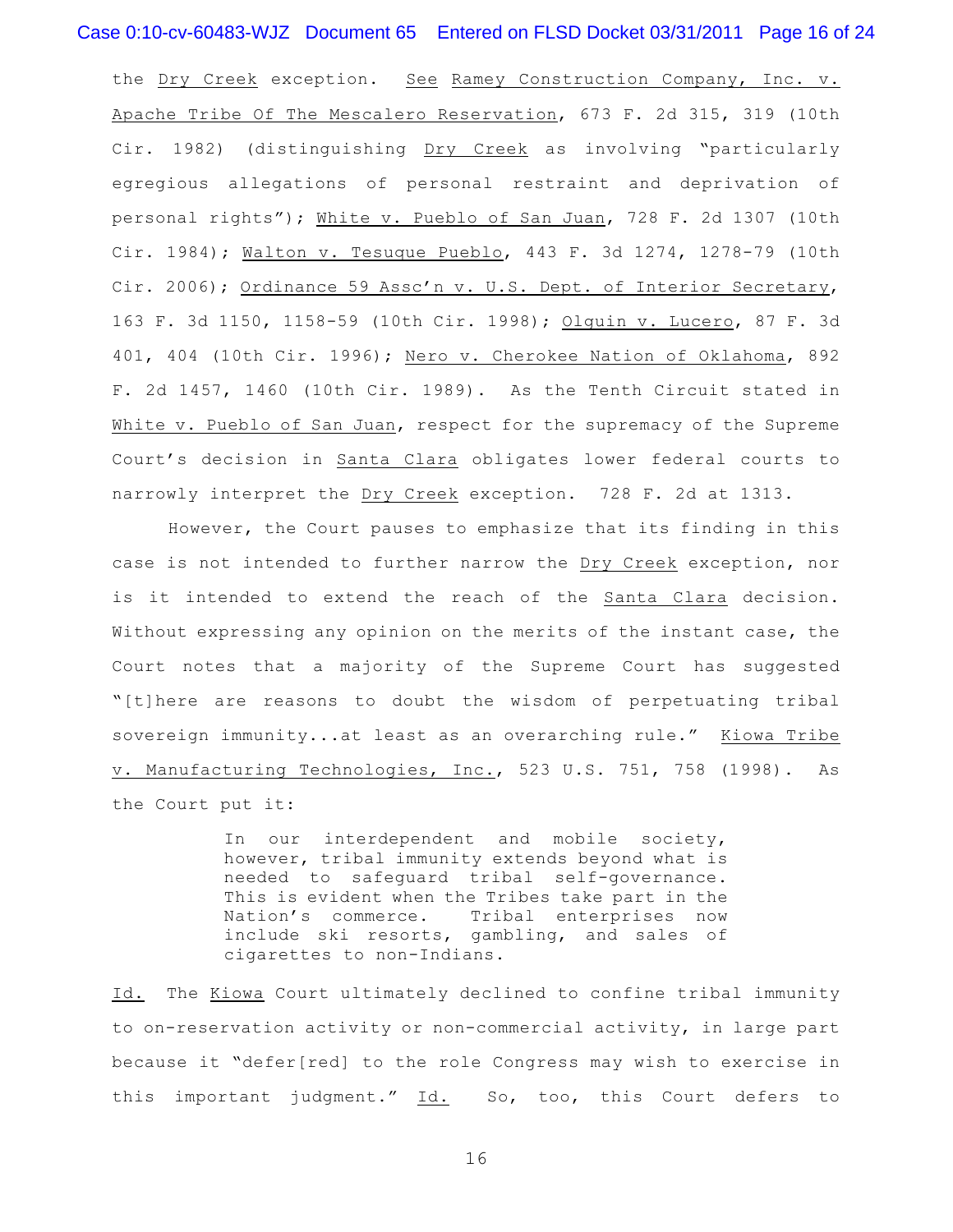# Case 0:10-cv-60483-WJZ Document 65 Entered on FLSD Docket 03/31/2011 Page 17 of 24

Congress, but echoes the Supreme Court's clarion call for a more reasoned and thoughtful approach to tribal immunity in the field of commercial activity. Perhaps the commercial business partners of Indian tribes should not have to rely solely on the noblesse oblige of tribal forums for legal redress.

D. Count II - Indian Long Term Leasing Act

In Count II, Plaintiff asserts a cause of action under the Indian Long Term Leasing Act, 25 U.S.C. § 415 and its accompanying regulations, 25 C.F.R. § 162, alleging that Defendant Seminole Tribe exercised unlawful self-help in locking Plaintiff out of its Spa, instead of deferring to the BIA to interpret the lease and take appropriate corrective action.

However, this claim must be dismissed because Congress has not authorized a cause of action for would-be plaintiffs to enforce the terms of § 415 or its regulations. Plaintiff appears to argue that it does have a cause of action under this Act, citing to Yavapai-Prescott Indian Tribe v. Watt, 707 F. 2d 1072 (9th Cir. 1983). However, Yavapai is not applicable here for at least two reasons. First, the subject lease at issue in Yavapai had been approved by the Interior Secretary. Id. at 1073. Second, although provisions of the Indian Long Term Leasing Act were at issue in Yavapai, they did not provide the basis for the Yavapai-Prescott Tribe's cause of action. Instead, the Tribe brought its cause of action pursuant to the Administrative Procedure Act (APA), 5 U.S.C. § 701, et seq., which allows lawsuits in federal district courts for review of federal agency action. By contrast, this case does not involve a decision by a federal agency. Thus, Yavapai is not on point and Plaintiff lacks any authority allowing it a cause of action to enforce the Indian Long Term Leasing Act or its regulations.

Having addressed Plaintiff's arguments, the Court finds that the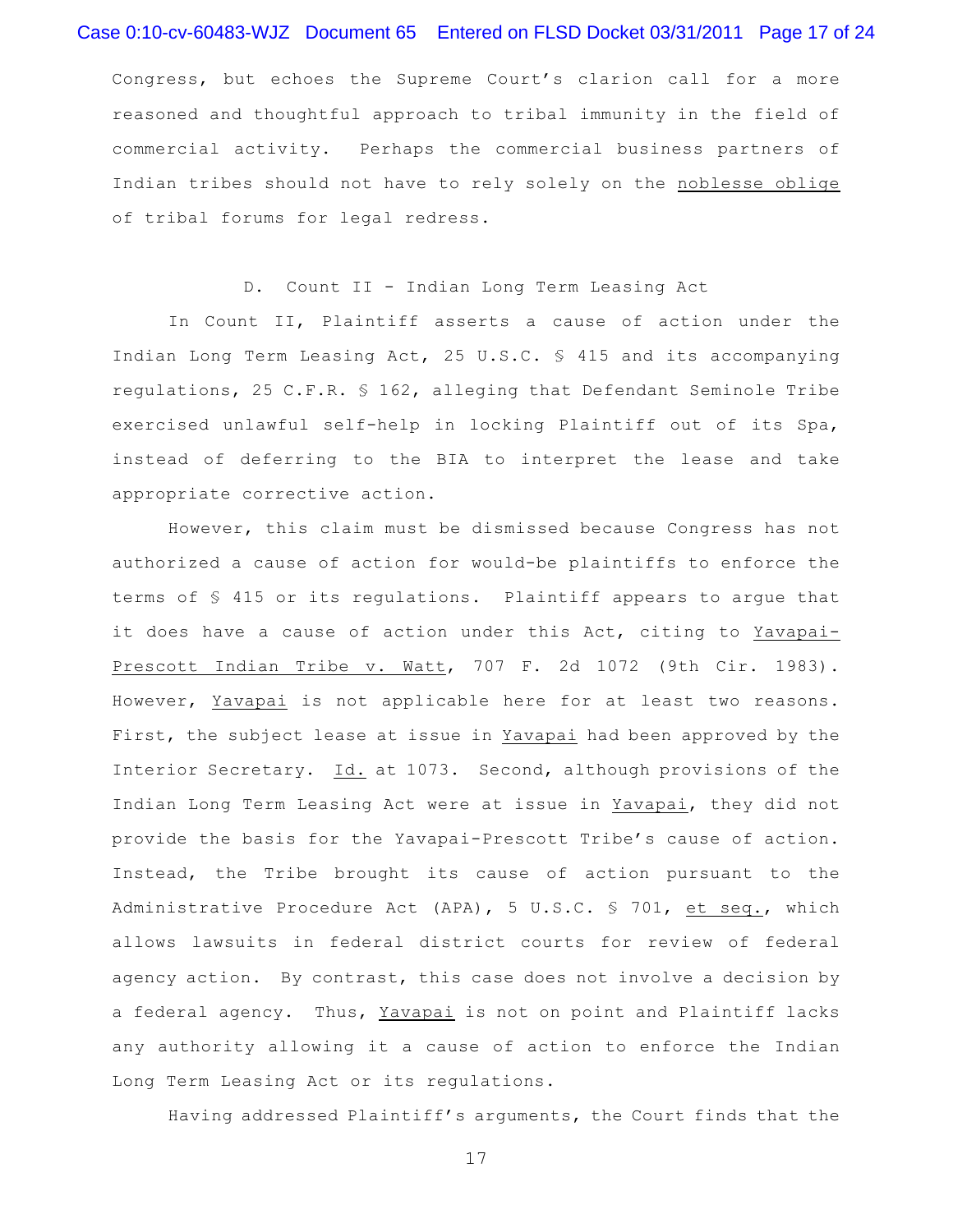### Case 0:10-cv-60483-WJZ Document 65 Entered on FLSD Docket 03/31/2011 Page 18 of 24

lease agreement is null and void ab initio for lack of secretarial approval, and therefore Defendant Seminole Tribe retains its sovereign immunity from suit. Accordingly, the Court will grant Defendant Seminole Tribe's Motion To Dismiss (DE 28) under Fed. R. Civ. P. 12(b)(1) because the Court lacks subject matter jurisdiction.

#### III. Defendant Mitchell Cypress's Motion To Dismiss

The Court now turns to the Motion Of Defendant, Mitchell Cypress, To Dismiss As To Amended Complaint (DE 31). Counts I and II of Plaintiff's Amended Complaint (DE 16) seek declaratory, injunctive and other relief against the Chairman of the Seminole Tribe of Florida, Defendant Mitchell Cypress, for allegedly participating in Defendant Seminole Tribe's action to oust Plaintiff from its Spa. Plaintiff asserts the same bases for federal jurisdiction it asserts against Defendant Seminole Tribe: ICRA, the Indian Long Term Leasing Act, and its regulations.

By the instant Motion (DE 31), Defendant Mitchell Cypress asserts that he is immune from suit because he is an officer of a federally recognized Indian tribe and therefore Plaintiff's complaint against him should be dismissed pursuant to Fed. R. Civ. P.  $12(b)(1)$ , or alternatively pursuant to Fed. R. Civ. P. 12(b)(6) for failure to state a claim upon which relief can be granted.

### A. Immunity Of Tribal Officers

"Tribal officers are protected by tribal sovereign immunity when they act in their official capacity and within the scope of their authority" Tamiami Partners, LTD. v. Miccosukee Tribe Of Indians Of Florida, 177 F. 3d 1212, 1225 (11th Cir. 1999) (internal citations omitted); Tenneco Oil Co. v. Sac & Fox Tribe Of Indians, 725 F. 2d 572, 576 (10th Cir. 1984); Ex Parte Young, 209 U.S. 123 (1908). Tribal officers enjoy a qualified rather than an absolute immunity.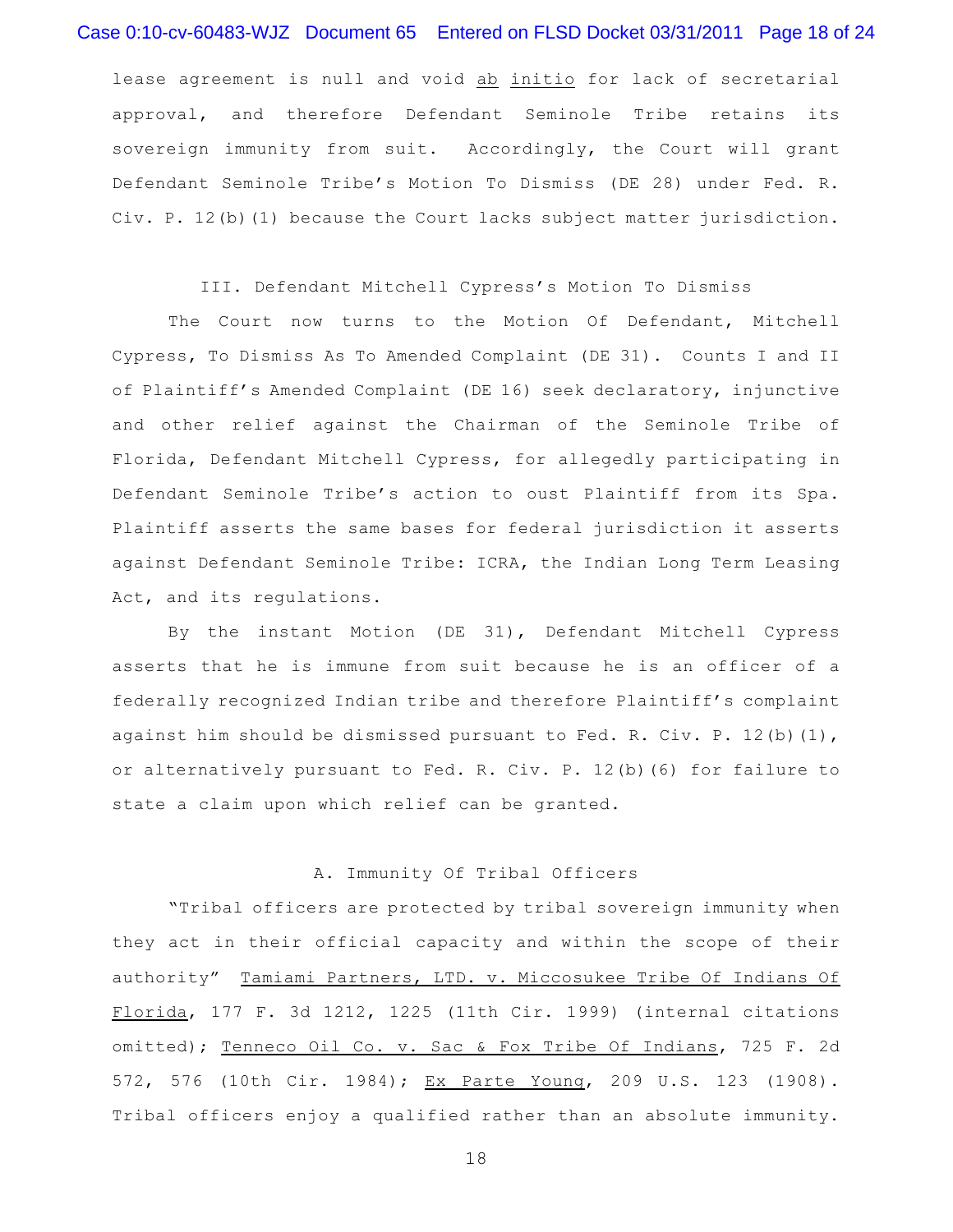Tenneco Oil, 725 F. 2d at 576. Suits to enjoin tribal officers acting in their official capacities are barred when the relief sought reveals that the suit is one against the sovereign. Tamiami, 177 F. 3d at 1225-1226 (affirming dismissal of suit against Tribal officers where complaint revealed that plaintiff was seeking Tribe's specific performance under the contract). However, under the doctrine of Ex Parte Young, an exception lies where the plaintiff is seeking declaratory or injunctive relief and the tribal officer has acted outside the scope of the lawful authority the sovereign was capable of bestowing on him. See Ex Parte Young, supra; Santa Clara, supra at 59; Tamiami, supra at 1225; Tenneco, supra at 576.

Plaintiff contends that the Ex Parte Young exception applies to Defendant Mitchell Cypress because he allegedly participated in locking Plaintiff out of its Spa. This action was outside his scope of authority, Plaintiff argues, because the federal regulations incorporated into the instant lease, 25 C.F.R. § 162, require the BIA——not Indian tribes or tribal officers——to interpret contracts between Indian tribes and non-Indians, and to take appropriate corrective action. See 25 C.F.R. 162.613 - 162.619. In other words, Plaintiff alleges that unilateral "self-help" is prohibited by the regulations.

When a defendant mounts a substantive challenge to a federal court's subject matter jurisdiction under Fed. R. Civ. P. 12(b)(1), the court will not assume the facts contained in a plaintiff's complaint to be true. See Makro Capital of America, Inc. v. UBS AG, 543 F. 3d 1254, 1258 (11th Cir. 2008). Defendant Mitchell Cypress's Motion To Dismiss (DE 31) is just that— $-a$  substantive challenge. Thus, the Court need not presume that Defendant Cypress participated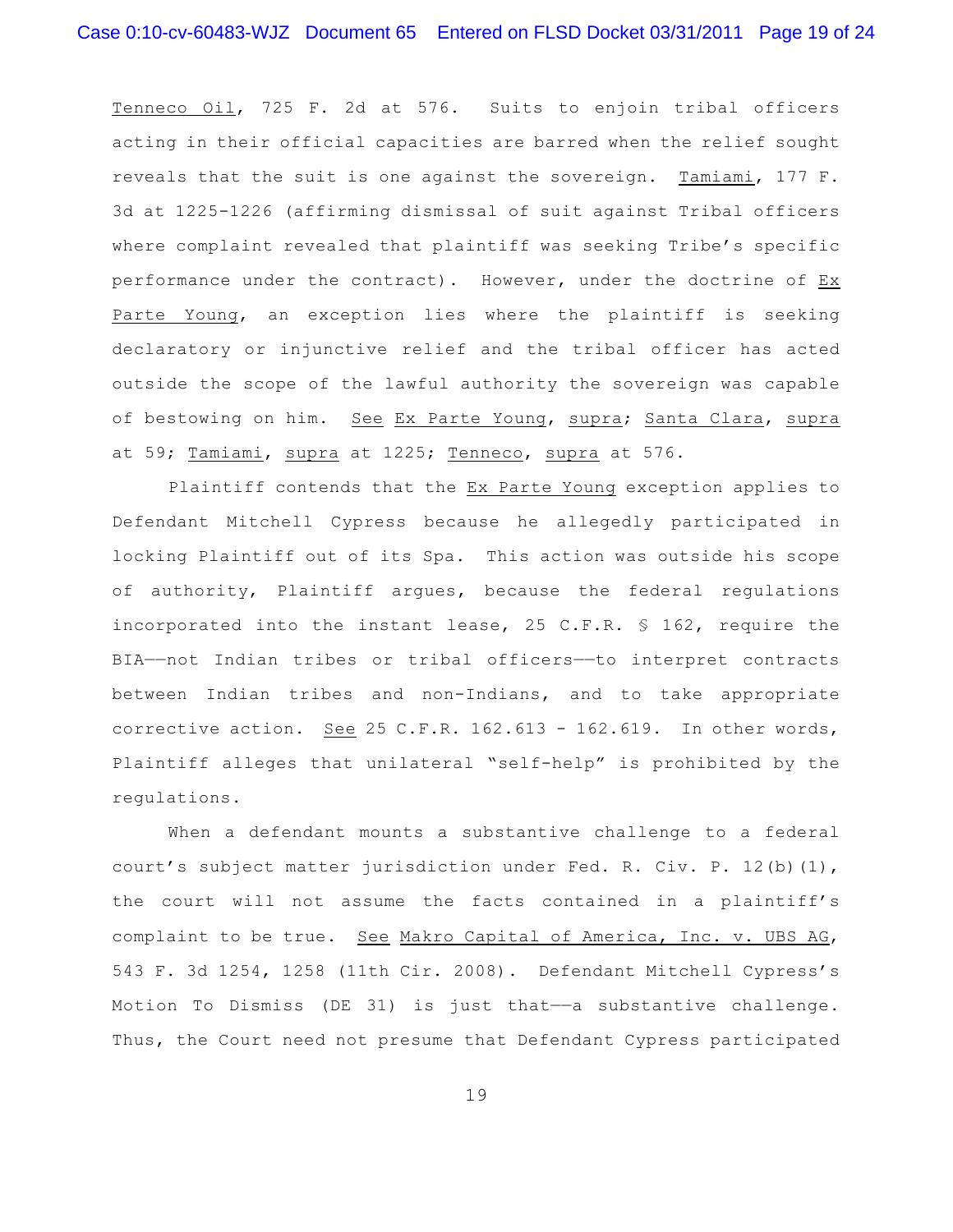in Defendant Seminole Tribe's action to evict Plaintiff from its Spa.

However, even presuming that Defendant Cypress did so participate (an allegation he denies), he can not be said to have acted outside the scope of his lawful authority. By Plaintiff's own admission, secretarial approval was never obtained. As a matter of law, then, the lease agreement at issue was null and void from the start. See e.g., Sangre de Cristo Development Company, Inc. v. United States, 932 F. 2d 891, 895 (10th Cir. 1991); Wells Fargo Bank, N.A. v. Lake of Torches Economic Development Co., 2010 WL 1687877 (W.D. Wis. April 23, 2010). Therefore, the lease provisions adopting the federal regulations that Plaintiff claims prohibit self-help were null and void from the start as well.

Nevertheless, Plaintiff argues that in order to trigger the Ex Parte Young exception, it need only allege that Defendant Cypress acted beyond the authority that Defendant Seminole Tribe was capable of bestowing on him under federal law. In support, Plaintiff cites to Tamiami Partners, LTD. v. Miccosukee Tribe Of Indians Of Florida, 63 F. 3d 1030 (11th Cir. 1995). This argument ignores the fact that Tamiami involved a valid contract approved by the Interior Secretary. See Tamiami, 63 F. 3d at 1037-1038. By this contract, the parties agreed to operate under the Indian Gaming Regulatory Act (IGRA), 25 U.S.C. §§ 2701-2721. Thus, it was plausible for the Tamiami plaintiff to argue that the individual defendants had exceeded the scope of their lawful authority under IGRA and, therefore, were not shielded by sovereign immunity. In the instant case, by contrast, the Parties never had a valid contract and thus were never operating under binding federal law. Accordingly, Defendant Cypress was not legally required to abide by the federal regulations at 25 C.F.R. §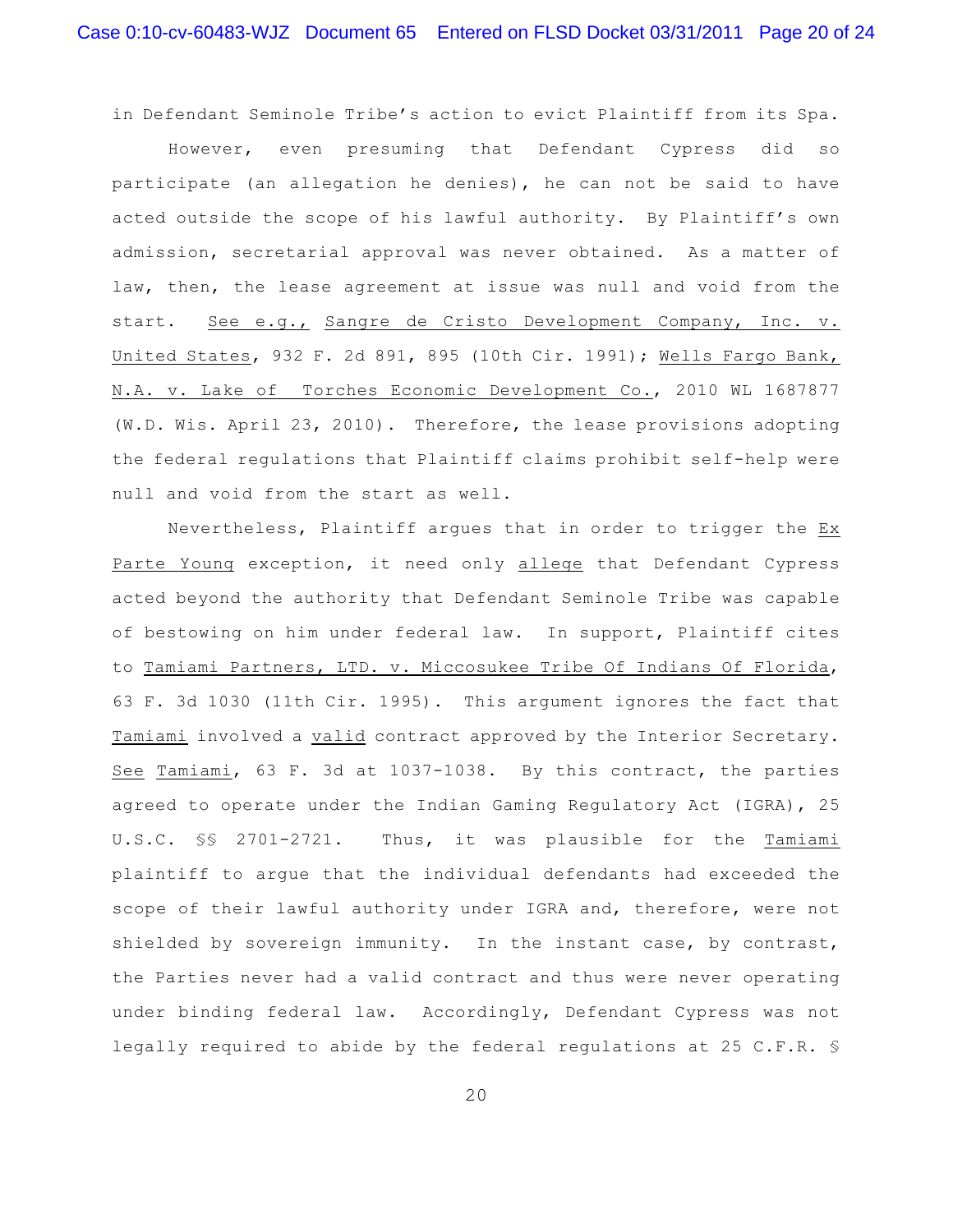162, and thus could not have been constrained by them when he allegedly helped re-take the Spa premises.

As such, the Court finds that the Ex Parte Young exception does not apply and the Court will grant Defendant Cypress' Motion To Dismiss under Fed. R. Civ. P. 12(b)(1) since he is protected by sovereign immunity from the declaratory and injunctive relief sought in Counts I and II of the Amended Complaint (DE 16).

B. Implied Cause Of Action Against Tribal Officers

In the alternative, the Court finds that even assuming arguendo that Defendant Cypress is not entitled to sovereign immunity, he is still entitled to dismissal of Counts I and II pursuant to Fed. R. Civ. P. 12(b)(6) because Plaintiff is not authorized to bring a cause of action under either Count. Plaintiff's ICRA claim in Count I is barred by Santa Clara, wherein the Supreme Court held that under the ICRA, Congress did not authorize either an express or implied cause of action for declaratory or injunctive relief against Indian tribes or tribal officers. 436 U.S. at 72. Furthermore, the Dry Creek exception does not apply to Defendant Cypress for the same reasons it does not apply to Defendant Seminole Tribe. See discussion infra Part II.C.

Similarly, Plaintiff's Indian Long Term Leasing Act claim in Count II must be dismissed because Congress has not authorized a cause of action for would-be plaintiffs to enforce the terms of this Act or its regulations. See discussion infra Part II.D.

Finally, it is well-settled that the Declaratory Judgment Act does not, in and of itself, provide a basis for subject matter jurisdiction. See Jolly v. United States, 488 F. 2d 35 (5th Cir.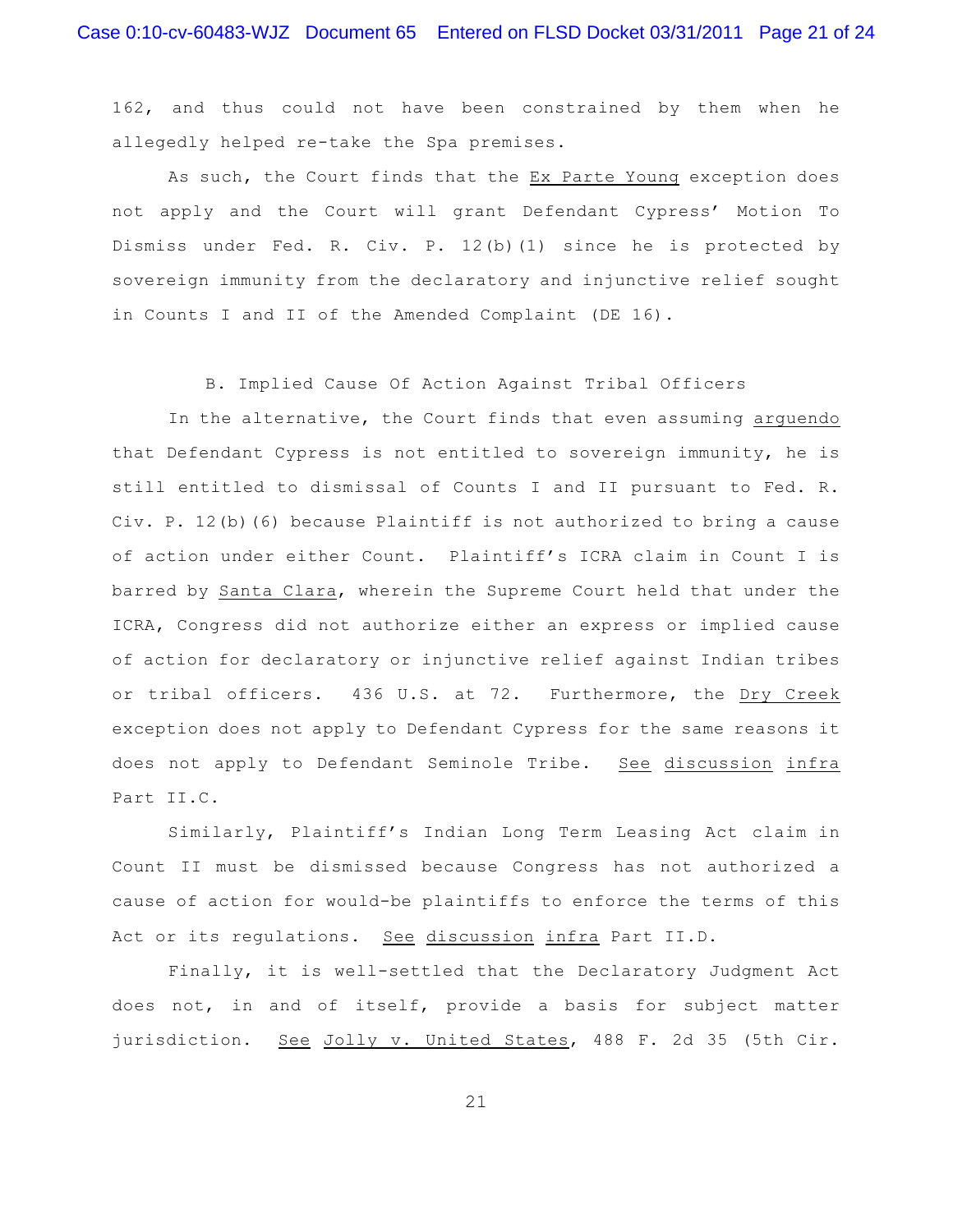1974). 4

Therefore, the Court finds in the alternative that Counts I and II of Plaintiff's Amended Complaint (DE 16) must be dismissed for failure to state a claim upon which relief can be granted under Fed. R. Civ. P. 12(b)(6).

#### V. State Law Claims

Finally, Plaintiff alleges this Court may exercise jurisdiction over its state law claims pursuant to 28 U.S.C. § 1367. Section 1367 provides that

> in any civil action of which the district courts have original jurisdiction, the district courts shall have supplemental jurisdiction over all other claims that are so related to claims in the action within such original jurisdiction that they form part of the same case or controversy under Article III of the United States Constitution.

28 U.S.C. § 1367(a). However, the Court finds herein that it does not have original jurisdiction over Plaintiff's federal claims in Counts I and II because it lacks subject matter jurisdiction over the same. Accordingly, Counts I and II provide no basis for the Court to exercise supplemental jurisdiction over Plaintiff's state law claims. And Counts I and II were the only federal claims contained in Plaintiff's Complaint. See DE 16. Thus, the Court must remand the remaining state law claims set forth in the Complaint (DE 16).

Assuming arguendo that the Court did have original jurisdiction

<sup>&</sup>lt;sup>4</sup> In Bonner v. City of Pritchard, 661 F. 2d 1206, 1209 (11th Cir. 1981) (en banc), the Eleventh Circuit adopted as binding precedent all decisions of the former Fifth Circuit handed down prior to October 1, 1981.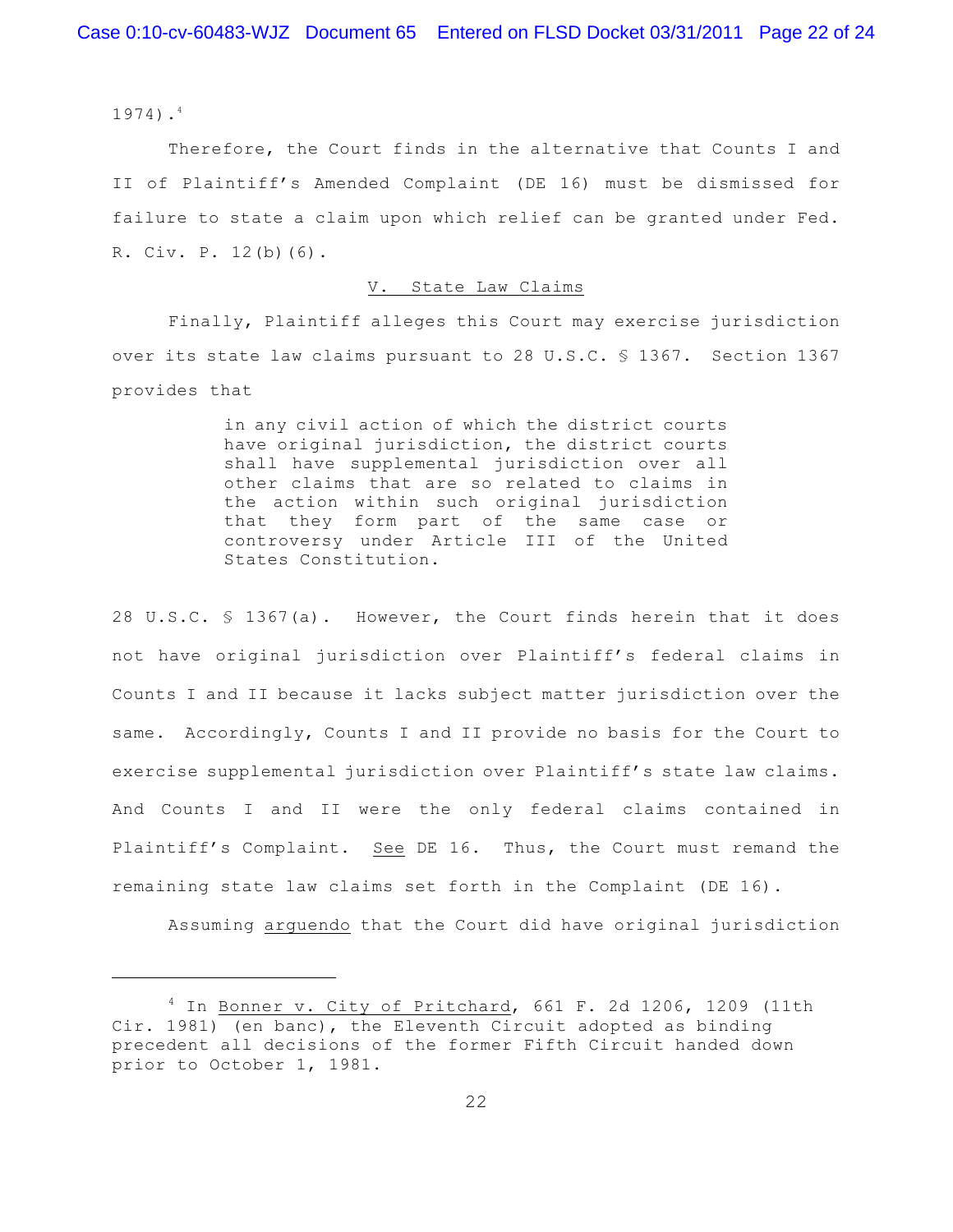over Count II as to Defendant Mitchell Cypress, the Court would dismiss it pursuant to Fed. R. Civ. P. 12(b)(6). In that event, the Court would decline to exercise supplemental jurisdiction over Plaintiff's state law claims having dismissed all federal claims over which it had original jurisdiction. Thus, the Court would remand the remaining state law claims as to Defendant Cypress pursuant to 28 U.S.C. § 1367(c)(3).

Accordingly, after due consideration, it is

#### **ORDERED AND ADJUDGED** as follows:

1. The Motion of Defendant, Seminole Tribe Of Florida, To Dismiss As To Amended Complaint (DE 28) be and the same is hereby **GRANTED** in part and **DENIED** in part as follows:

a. The Motion of Defendant, Seminole Tribe Of Florida, To Dismiss As To Amended Complaint (DE 28) be and the same is hereby **GRANTED** as to Counts I and II of Plaintiff's Amended Complaint (DE 16);

b. Counts I and II of Plaintiff's Amended Complaint (DE 16) be and the same are hereby **DISMISSED** with prejudice as to Defendant Seminole Tribe of Florida;

c. Counts III, IV, V, VI, and VII of Plaintiff's Amended Complaint (DE 16) as to Defendant Seminole Tribe of Florida be and the same are hereby **REMANDED** to state court;

2. The Motion Of Defendant, Mitchell Cypress, To Dismiss As To Amended Complaint (DE 31) be and the same is hereby **GRANTED** in part and **DENIED** in part as follows:

a. The Motion of Defendant, Mitchell Cypress, To Dismiss